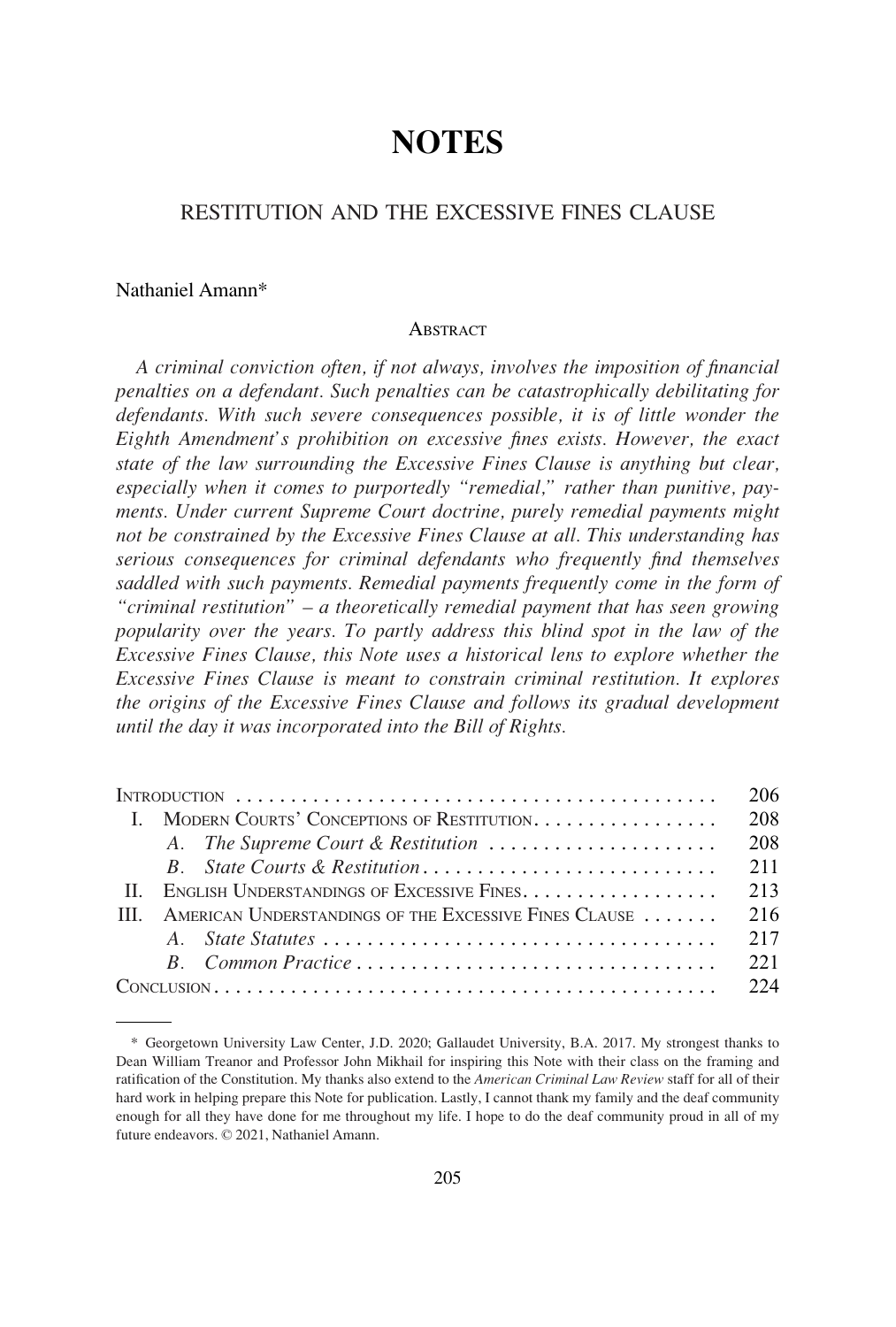#### **INTRODUCTION**

<span id="page-1-0"></span>Modern criminal restitution is a unique beast that has seen growing usage over time.<sup>1</sup> It is one of the most common remedies granted to crime victims in the modern criminal justice system.<sup>2</sup> Although use of restitution has grown, a crucial question associated with restitution remains unanswered: whether the Eighth Amendment's Excessive Fines Clause constrains such awards.<sup>3</sup> The Eighth Amendment to the U.S. Constitution states that "[e]xcessive bail shall not be required, nor excessive fines imposed, nor cruel and unusual punishments inflicted."4 The Supreme Court has not resolved the question of whether the word "fines" includes restitution awards, and there is conflict in the lower courts.

On the surface, this question may seem to be of little value—after all, restitution has been traditionally understood to be a disgorgement of the defendant's wrongful gains, or "forc[ing] a defendant to disgorge a profit wrongfully taken."5 Under such a conceptualization, restitution could never actually violate the Excessive Fines Clause because disgorgements would always be proportionate to the wrong that the defendant committed.6 However, in the modern criminal justice system, the value of restitutionary awards can be entirely disconnected from the defendant's gain.7 Instead, modern criminal-justice restitution awards are often based on the victim's purported loss, which is a characteristic better described as compensatory rather than restitutionary.8 With this expansion of restitution to include losses borne by the victim, the opportunity arises for the imposition of huge and disproportionate—yet purportedly restitutionary—judgments on defendants.<sup>9</sup>

For example, suppose a criminal defendant is charged with, and found guilty of, assault on another person. Suppose further that, in committing the assault, the defendant gained nothing of pecuniary value. Under California law, a court must issue a "restitution order" compelling the defendant to "fully reimburse the victim . . . for every determined economic loss incurred as the result of the defendant's criminal conduct  $\dots$  ."<sup>10</sup> So, if the victim suffered \$10,000 in medical expenses,

<sup>1.</sup> Courtney E. Lollar, *What Is Criminal Restitution?*, 100 IOWA L. REV. 93, 97 (2014).

<sup>2.</sup> *See* Kevin Bennardo, *Restitution and the Excessive Fines Clause*, 77 LA. L. REV. 21, 21 (2016) (citing Cortney E. Lollar, *Punitive Compensation*, 51 TULSA L. REV. 99, 103–04 (2015)).

<sup>3.</sup> *Id*. at 21; *see infra* Part II.

<sup>4.</sup> U.S. CONST. amend. VIII.

<sup>5.</sup> Lollar, *supra* note 1, at 101–02. Restitution is also occasionally known as victim compensation. *Id*.

<sup>6.</sup> The current test for whether the Excessive Fines Clause has been violated is the disproportionality test: "If the amount of the forfeiture is grossly disproportional to the gravity of the defendant's offense, it is unconstitutional." United States v. Bajakajian, 524 U.S. 321, 337 (1998). Since traditional restitution is purely based on the defendant's wrongful gain and requires him to discharge that amount and nothing else, restitutionary awards, by nature, cannot be disproportionate to the wrong committed. Lollar, *supra* note 1, at 101.

<sup>7.</sup> Lollar, *supra* note 1, at 101–02.

<sup>8.</sup> *Id*. at 102.

<sup>9.</sup> Because criminal restitution now allows for payments to be based on something else than the defendant's gain, it is now possible for the payment to be disproportionate to the defendant's wrong. *See id*.

<sup>10.</sup> CAL. PENAL CODE § 1202.4(f)(3).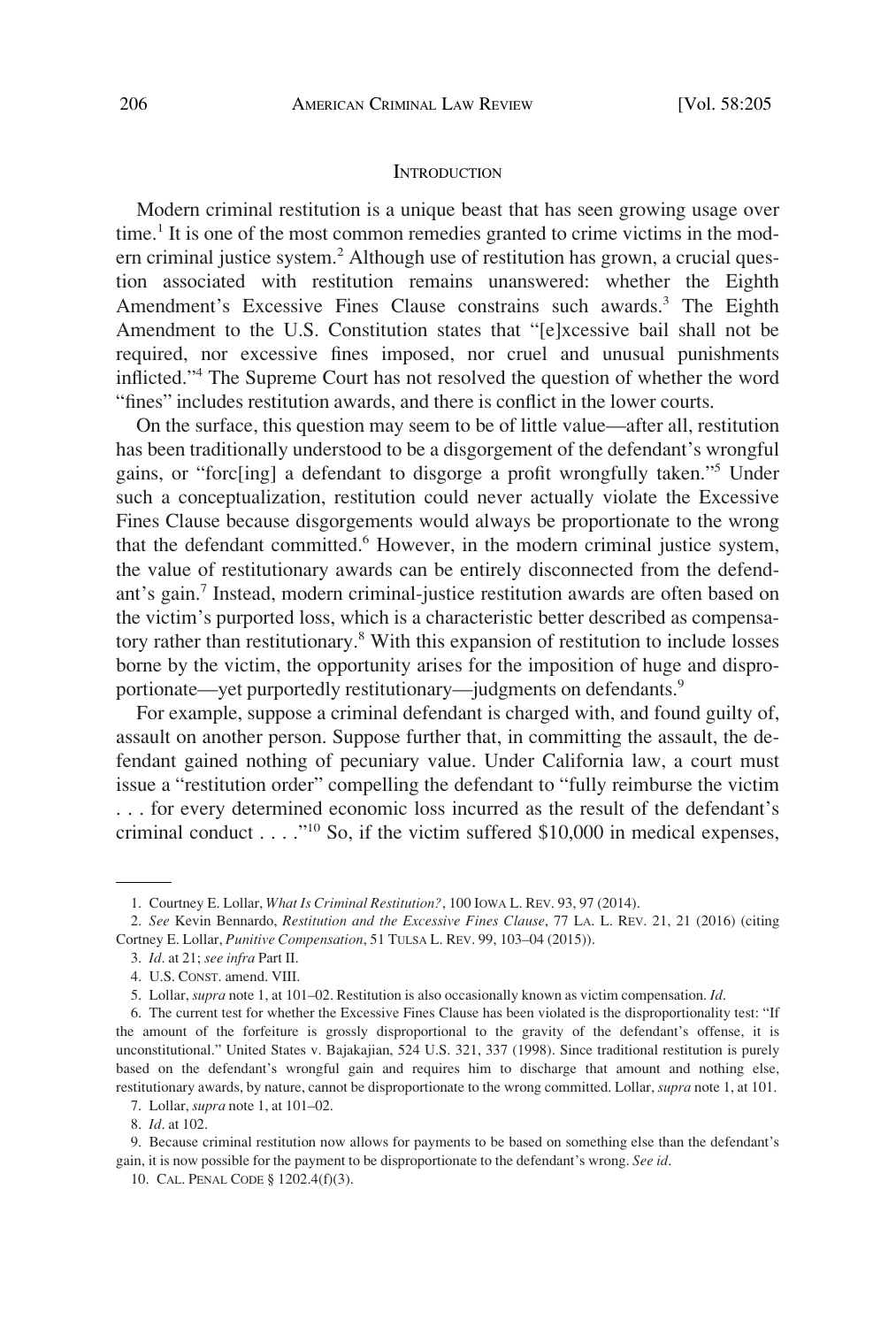the defendant will be made to pay that bill as part of his criminal restitution.<sup>11</sup> That payment is not disproportionate—the medical expenses are clear-cut and proportionate to the defendant's wrong. However, the equation becomes less clear when considering the potential scope of "economic loss."12 Suppose that the assault resulted in severe psychological harm that seemingly will render the victim unable to work full-time for the next ten years, resulting in an estimated reduction in pay of \$50,000 per year for the victim. In such a situation, the defendant might have to pay \$500,000 in restitution to the victim for his crime.<sup>13</sup> The question of proportionality in such a situation becomes murkier.

This expansion of criminal restitution to include payments based on the victim's loss (rather than purely the defendant's gain) has become well-accepted.<sup>14</sup> Scholars have described this conception of criminal restitution as "the prevailing approach."15 Additionally, multiple states have adopted this broad understanding of restitution by passing minimum restitution statutes, requiring the imposition of minimum sums of compensatory-style restitution for various criminal violations with only few exceptions.<sup>16</sup> Restitution is also frequently the "last part of an offender's sentence to be discharged," ensuring that offenders are forced to make the required restitution regardless of their personal circumstances, including inability to pay.17 These features make restitution a force in the modern criminal justice system that is ripe with opportunities for abuse. Defendants seeking relief from this new understanding of criminal restitution may well turn to the Eighth Amendment for help, making the constitutional issue more pressing than ever before.

Because of its long-term neglect, the Excessive Fines Clause may be described as the ugly stepchild of the Eighth Amendment, receiving far less attention than its much more handsome brother, the Cruel and Unusual Punishments Clause.<sup>18</sup> Indeed, very little has been written about the Excessive Fines Clause at all.<sup>19</sup> Even though the Excessive Fines Clause may have been ignored for much of its history, it is still a consequential part of the Constitution.<sup>20</sup> As such, it deserves proper

- 15. *Id*.
- 16. *Id*. at 97 n.8; Bennardo, *supra* note 2, at 24–25.
- 17. Bennardo, *supra* note 2, at 21.

18. *See* Browning-Ferris Indus. v. Kelco Disposal, Inc., 492 U.S. 257, 264 (1989) (discussing the Constitutional Convention's lack of debate regarding the Excessive Fines Clause).

19. Compare Google Scholar Results for the Excessive Fines Clause, GOOGLE SCHOLAR, http://scholar. [google.com](http://scholar.google.com) (type "Excessive Fines Eighth Amendment" into search bar and click search icon) (last visited Nov. 23, 2020), *with* Google Scholar Results for the Cruel and Unusual Punishments Clause, GOOGLE SCHOLAR, [http://](http://scholar.google.com) [scholar.google.com](http://scholar.google.com) (type "Cruel and Unusual Eighth Amendment" into search bar and click search icon) (last visited Nov. 23, 2020) (showing substantial disparity in number of hits between the two clauses).

20. The Excessive Fines Clause is still used and applied in court nowadays, with a recent high-profile Supreme Court case. *See* Timbs v. Indiana, 139 S. Ct. 682 (2019).

<sup>11.</sup> *See* § 1202.4(f)(3)(B).

<sup>12. § 1202.4(</sup>f)(3).

<sup>13.</sup> *See* § 1202.4(f)(3)(D); § 1202.4(f)(3)(E).

<sup>14.</sup> Lollar, *supra* note 1, at 102.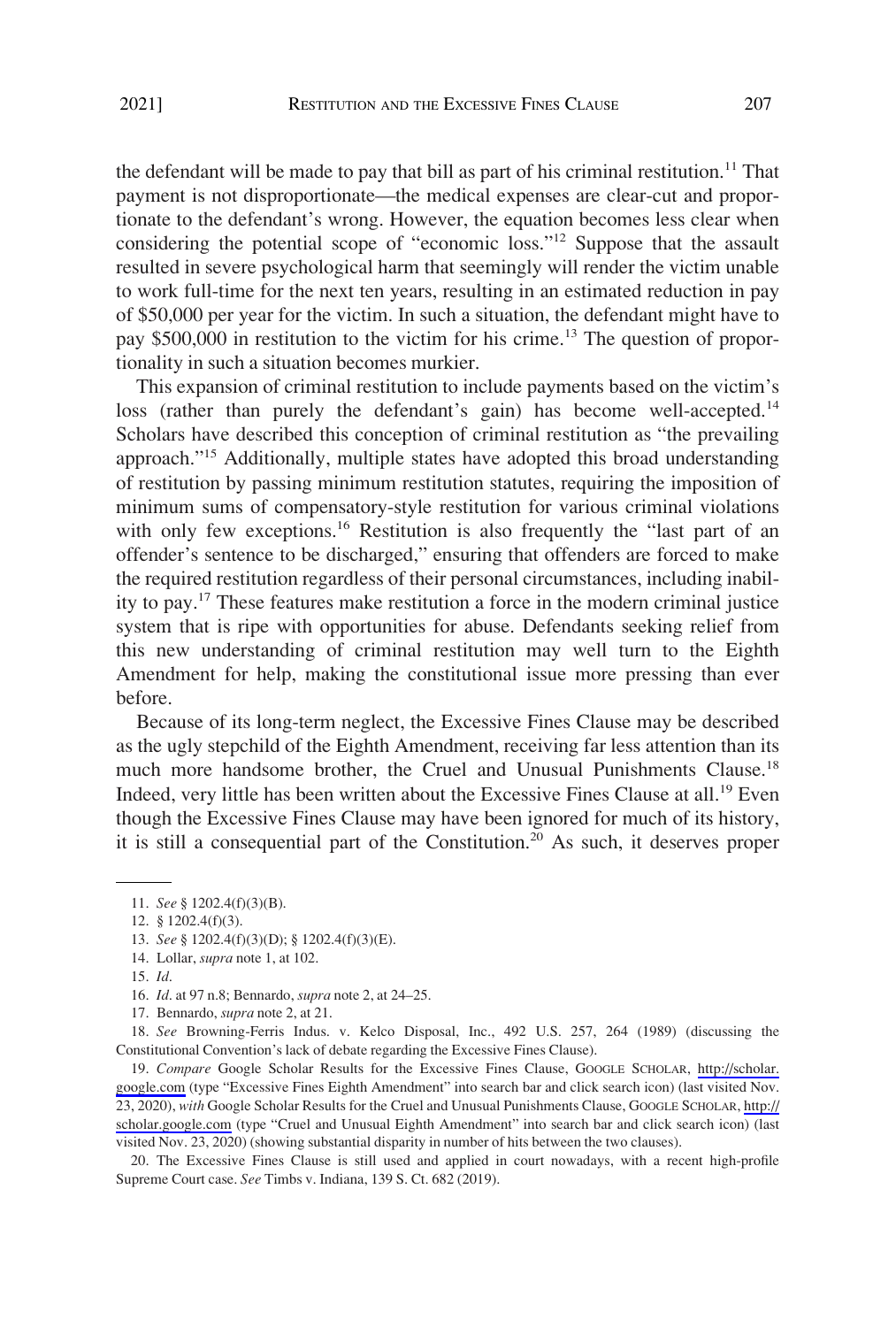<span id="page-3-0"></span>attention. That is precisely what this Note hopes to achieve: the dual aims of providing an answer to the important constitutional question of whether the Excessive Fines Clause applies to restitution, while also adding to the constitutional scholarship surrounding it. In answering the question of whether the Excessive Fines Clause constrains restitution, this Note will explore the original understanding of the Excessive Fines Clause from a variety of historical perspectives, including those found in the foundational English treatises and in the laws and practices of the early American states.<sup>21</sup> Because the ultimate answer hinges heavily on the precise original meaning behind the word "fines" as it is found in the Eighth Amendment, $2<sup>2</sup>$  much of this Note's analysis focuses on historical understandings of the word.

The analysis proceeds in three main parts. Part I discusses the current state of the law and how it affects the understanding of restitution in relation to the Excessive Fines Clause. Part II covers the historical understandings of the Excessive Fines Clause from an English perspective, especially those of the great English thinkers, Sir Edward Coke and Sir William Blackstone. Part III addresses early American conceptualizations of the Excessive Fines Clause, focusing on colonial-era statutes and practices. The Note concludes that, properly understood, restitution should be subject to the Excessive Fines Clause.

#### I. MODERN COURTS' CONCEPTIONS OF RESTITUTION

## *A. The Supreme Court & Restitution*

The current doctrinal landscape surrounding the Excessive Fines Clause is relatively underdeveloped because it stood practically untouched for over 150 years.<sup>23</sup> The Supreme Court's first interpretation of the Clause came in 1989 with its decision in *Browning-Ferris Industries v. Kelco Disposal, Inc*. That case involved an Eighth Amendment challenge to the constitutionality of a six-million-dollar civil jury punitive damages award.<sup>24</sup> Analyzing the Excessive Fines Clause through a historical lens, the Court noted that, given the Eighth Amendment's references to "bail," "fines," and "punishments," the Court's cases "long have understood it to apply primarily, and perhaps exclusively, to criminal prosecutions and punishments."<sup>25</sup> As such, the Excessive Fines Clause was not meant to disturb a jury award of punitive damages in a civil trial, affirming the judgment of the lower

24. Browning-Ferris Indus. v. Kelco Disposal, Inc., 492 U.S. 257 (1989).

<sup>21.</sup> *See infra* Parts III–IV.

<sup>22.</sup> *See infra* Part II.

<sup>23.</sup> Beth A. Colgan, *Reviving the Excessive Fines Clause*, 102 CALIF. L. REV. 277, 297 (2014).

<sup>25.</sup> *Id*. at 262. The Court stated that "[b]ail, fines, and punishment traditionally have been associated with the criminal process, and . . . the text of the Amendment suggests an intention to limit the power of those entrusted with the criminal-law function of government." *Id*. at 263 (quoting Ingraham v. Wright, 430 U.S. 651, 644 (1977)).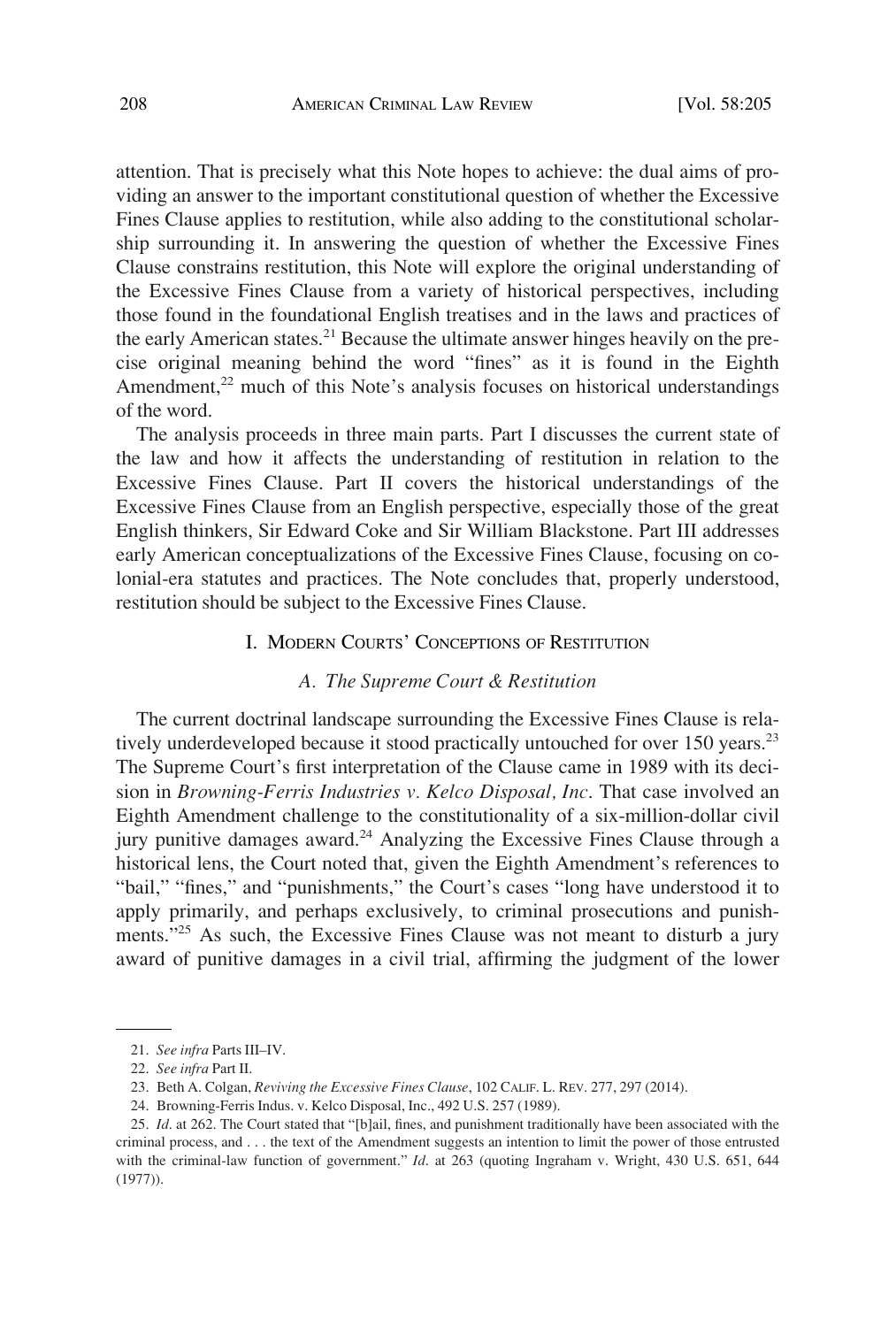court.26 However, the Court did not find occasion to announce the proper constitutional test for excessiveness.

Four years later, in *Austin v. United States*, a case addressing the applicability of the Excessive Fines Clause to in rem civil forfeitures, the Court interpreted the Excessive Fines Clause a second time.<sup>27</sup> There, the government sought civil forfeiture of the petitioner's mobile home and auto body shop as a result of his drug conviction and argued that the Eighth Amendment applied only to criminal proceedings.<sup>28</sup> The Court rejected this argument and held that "the question is not ... whether forfeiture under [statutory law] is civil or criminal, but rather whether it is punishment."29 This determination did not disturb the *Browning-Ferris* result rather, it clarified that, when a state (as opposed to the private party in *Browning-Ferris*) goes after a person in either the criminal or civil context, the Eighth Amendment applies if the remedy sought was meant to be a punishment for the alleged wrongdoer.<sup>30</sup> With this, the Excessive Fines Clause now had a threshold requirement; if the remedy sought was punitive, then the Excessive Fines Clause applied. $31$ 

In dicta, the Court also considered the question of "remedial" forfeitures (i.e., restitution) and noted that "[w]e need not exclude the possibility that a forfeiture serves remedial purposes to conclude that it is subject to the limitations of the Excessive Fines Clause."32 This is because even supposedly remedial measures taken could still be, in some part, punitive if they "serv[e] either retributive or deterrent purposes" and thus satisfy the Court's threshold punitive requirement for Excessive Fines Clause application.33 Under this analysis, the Excessive Fines Clause applied to the forfeitures in *Austin* because they were punitive.<sup>34</sup> However, the Court stopped short of stating that purely compensatory restitution was constrained by the Clause.<sup>35</sup>

31. *See Cottrell*, 271 P.3d at 1250 (citing United States v. Bajakajian, 524 U.S. 321, 328 (1998); *Austin*, 509 U.S. at 609–10) ("The Excessive Fines Clause of the United States Constitution is a limit on the government's power to extract payments as punishment for an offense.").

32. *Austin*, 509 U.S. at 610.

33. *Id*. (quoting United States v. Halper, 490 U.S. 435, 448 (1989)). This conclusion that remedial sanctions do serve partially punitive aims has also been reached by academics. Beth A. Colgan, *The Excessive Fines Clause: Challenging the Modern Debtors' Prison*, 65 UCLA L. REV. 2, 41–43 (2018); Lollar, *supra* note 1, at 94. *But see Bajakajian*, 524 U.S. at 332 (stating that the forfeiture "served no remedial purpose" and thus was subject to excessive-fines analysis, implying that if it had served a remedial purpose, the opposite result might have occurred).

35. *See generally id*.

<sup>26.</sup> *Browning-Ferris*, 492 U.S. at 280.

<sup>27. 509</sup> U.S. 602 (1993).

<sup>28.</sup> *Id*. at 604–05, 607.

<sup>29.</sup> *Id*. at 610.

<sup>30.</sup> *See* State v. Cottrell, 271 P.3d 1243, 1251 (Idaho Ct. App. 2012) (citing *Browning-Ferris*, 492 U.S. at 260) ("[I]n a preceding case, the United States Supreme Court held that the federal Excessive Fines Clause was inapplicable to civil punitive damages between private parties.").

<sup>34.</sup> *Austin*, 509 U.S. at 618.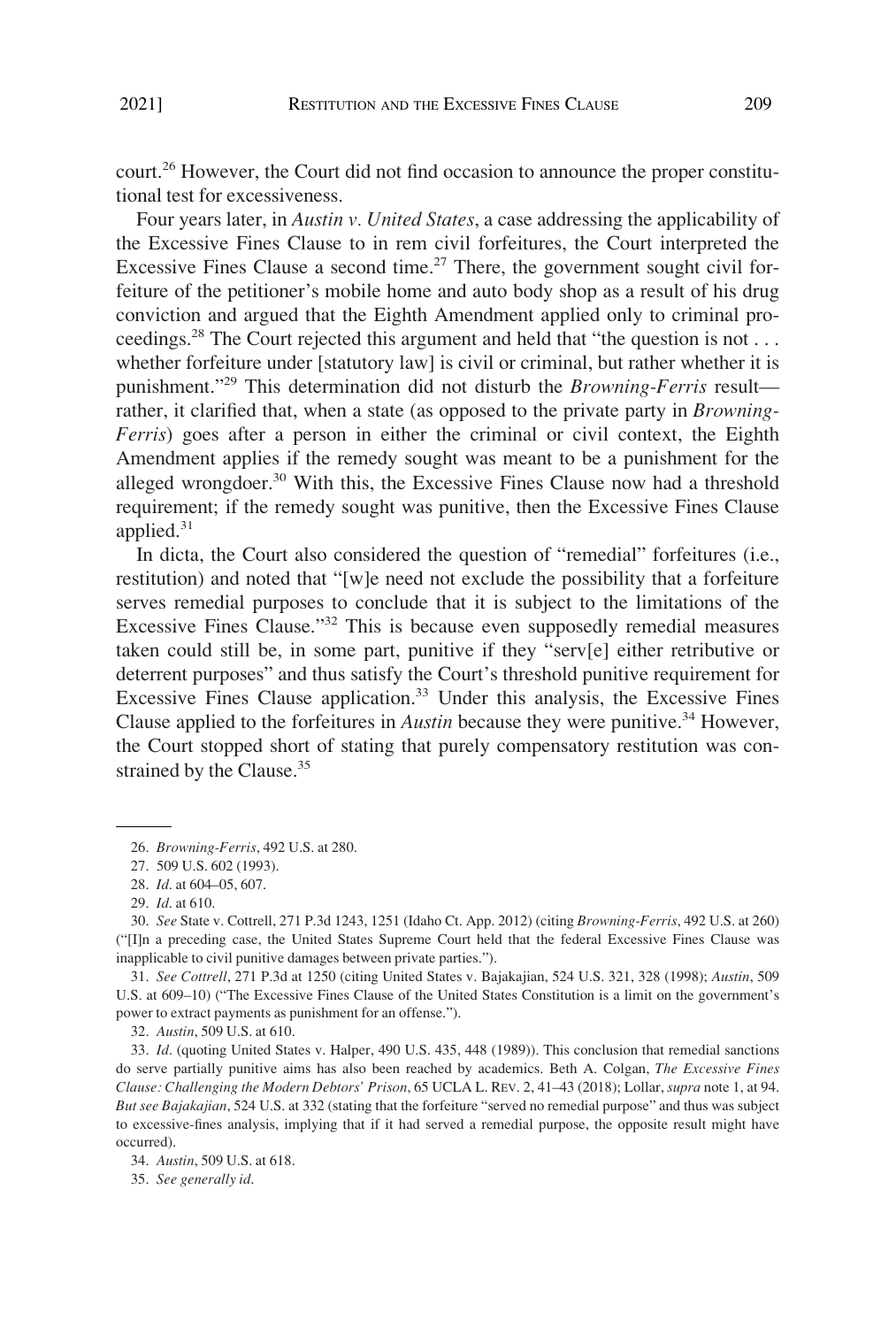In spite of *Austin*'s wide-ranging opinion, the Court still did not adopt a constitutional test for excessiveness.<sup>36</sup> The question of what constitutional standard to use in the Excessive Fines Clause context was finally answered in *United States v. Bajakajian*, issued in 1998.<sup>37</sup> There, the government sought forfeiture of \$357,144 because the defendant violated reporting requirements for transporting large sums of money.38 Turning to history in much the same way that it did in *Browning-Ferris* and *Austin*, the Court concluded that the history of the Excessive Fines Clause was so scant and vague that a proper constitutional standard could not be derived from history alone.<sup>39</sup> Accordingly, the Court turned to other sources for inspiration and found it in the neighboring Cruel and Unusual Punishments Clause.<sup>40</sup> This clause's gross disproportionality test was imported into the Excessive Fines Clause context.<sup>41</sup> The Court held "[i]f the amount of the forfeiture is grossly disproportional to the gravity of the defendant's offense, it is unconstitutional."42 With the trifecta of *Browning-Ferris*, *Austin*, and *Bajakajian*, the Excessive Fines Clause finally had the beginnings of a proper, Supreme Court-developed doctrinal base to guide the lower courts, although the question of restitution remained unanswered.

After this initial development, the Excessive Fines Clause doctrine went dormant again for twenty years until *Timbs v. Indiana*. 43 In a brief opinion, written two hundred years after the clause's adoption in the Bill of Rights, the Court held that the Excessive Fines Clause was incorporated against the states.<sup>44</sup> But the Court went no further.<sup>45</sup>

Throughout this thread of cases, the Court has never directly decided the question of whether the Excessive Fines Clause constrains restitution awards.<sup>46</sup> However, dicta in the Court's *Austin* and *Bajakajian* decisions suggest that the Court would consider restitution to be a fine.<sup>47</sup> Furthermore, the Court has hinted at the contours of how it would decide whether a particular restitution measure is a fine.48 The test seems to be that the Excessive Fines Clause only constrains

<sup>36.</sup> *See id*. at 622–23.

<sup>37. 524</sup> U.S. 321.

<sup>38.</sup> *Id*. at 324.

<sup>39.</sup> *Id*. at 335–36. Recent legal scholarship has criticized this point. Colgan, *supra* note 23, at 298–99. Beth Colgan's work is an extensive dive into colonial American history informing the Excessive Fines Clause and is recommended reading for a more general survey of the Excessive Fines Clause. *See, e.g*., Colgan, *supra* note 33.

<sup>40.</sup> *Bajakajian*, 524 U.S. at 336.

<sup>41.</sup> *Id*.

<sup>42.</sup> *Id*. at 337.

<sup>43.</sup> *See* Timbs v. Indiana, 139 S. Ct. 682 (2019) (citing no other Excessive Fines opinion by the Court since *Bajakajian*).

<sup>44.</sup> *Id*. at 689.

<sup>45.</sup> *Id*.

<sup>46.</sup> Colgan, *supra* note 33, at 41.

<sup>47.</sup> *See Bajakajian*, 524 U.S. at 332; Austin v. United States, 509 U.S. 602, 610 (1993).

<sup>48.</sup> Paroline v. United States, 572 U.S. 434, 455–58 (2014); *Austin*, 509 U.S. at 610; Colgan, *supra* note 33, at 41 n.222.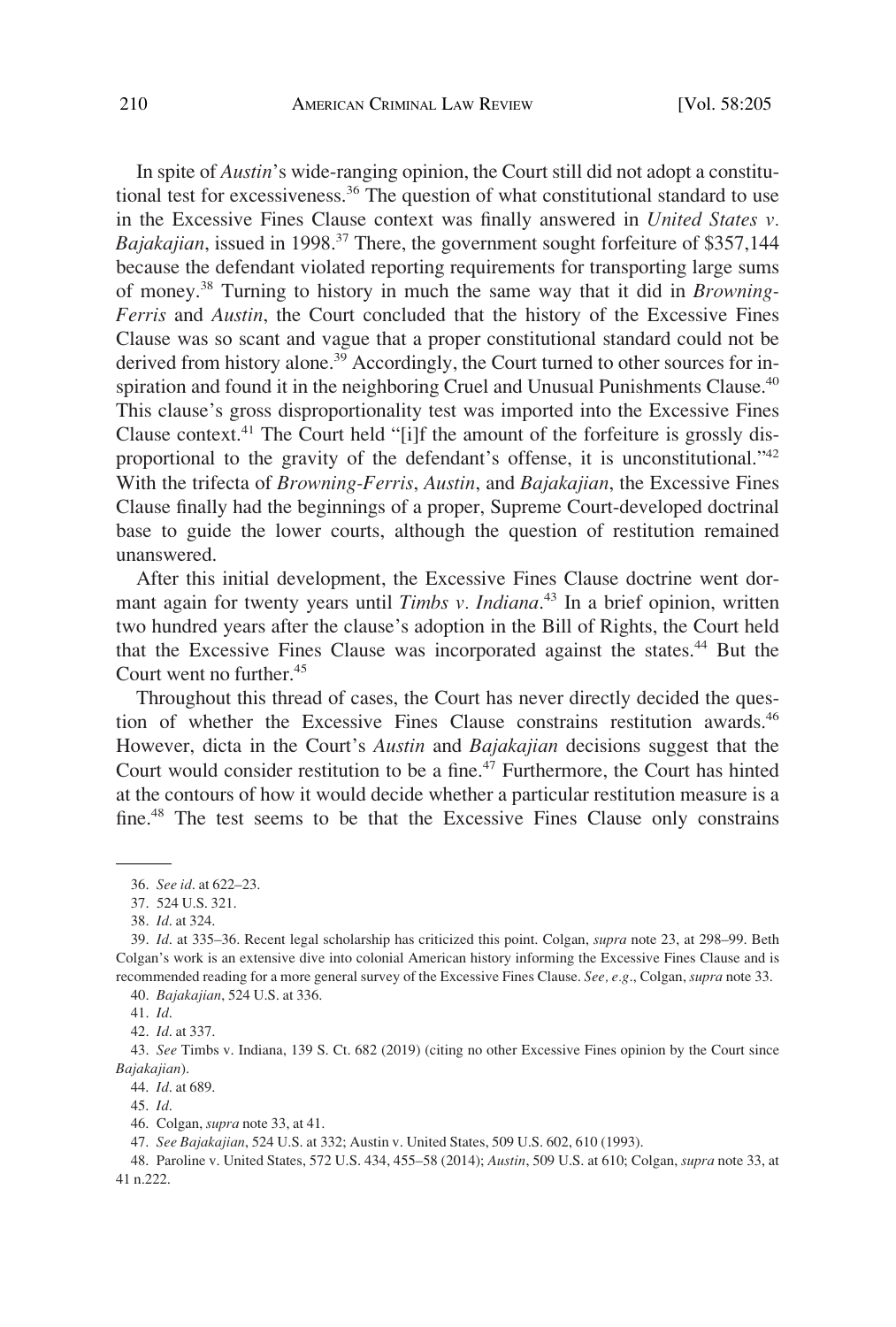<span id="page-6-0"></span>restitution awards if such awards serve at least partially punitive aims.49 Several state courts have reached this same answer in interpreting their own excessive fines clauses.

## *B. State Courts & Restitution*

State court decisions have been inconsistent on this question, but the Iowa Supreme Court has given one of the most definitive answers on whether the Excessive Fines Clause constrains restitution. In *State v. Izzolena*, 50 the Iowa Supreme Court held that the State's own constitutional restraint on excessive fines which uses essentially identical language to that of the Eighth Amendment—covers awards of restitution.<sup>51</sup> The court traced the history of the state's constitutional provision back to the 1689 Virginia Declaration of Rights and used Supreme Court case law (i.e., *Bajakajian* and *Austin*) to conclude that "[t]he clause served to limit the ability of government to use its prosecutorial powers to impose excessive monetary sanctions."<sup>52</sup> "Thus, the test developed to determine whether a particular sanction falls within the Excessive Fines Clause as a 'fine' is whether it is, at least in part, punishment."<sup>53</sup> The court then proceeded to analyze the criminal restitution awarded by the lower court and found that, in substantial part, it served punitive aims.<sup>54</sup> The court determined this by first explaining that "[e]ven though a sanction may serve a remedial purpose, it is still subject to the Excessive Fines Clause if it can only be explained as serving in part to punish."<sup>55</sup> Then the court found that the award, in addition to being remedial, served "other purposes normally associated with punishment such as retribution and deterrence."<sup>56</sup> This service of punitive aims was sufficient for the Excessive Fines Clause to be applicable.<sup>57</sup>

The Idaho Court of Appeals's conclusion in *State v. Cottrell* generally tracks the Iowa Supreme Court's analysis, but diverges on the standard to determine whether remedial sanctions are punitive.<sup>58</sup> First, the court noted that the state's constitution and the U.S. Constitution both have identical excessive fines clauses.<sup>59</sup> Accordingly, the Idaho Court of Appeals analyzed state case law along with Supreme Court precedent and found that the "payments or other imposed financial obligations are 'fines,' for purposes of the Eighth Amendment, only if they constitute *punishment*."60 Thus, "the first step in any question regarding excessive fines

- 55. *Id*. (citing *Austin*, 509 U.S. at 621–22).
- 56. *Izzolena*, 609 N.W.2d at 549.

<sup>49.</sup> Colgan, *supra* note 33, at 18–19 (citing *Austin*, 509 U.S. at 609–10).

<sup>50. 609</sup> N.W.2d 541 (Iowa 2000).

<sup>51.</sup> *Id*. at 549.

<sup>52.</sup> *Id*. at 548. (citing Browning-Ferris Indus. v. Kelco Disposal, Inc., 492 U.S. 257, 275 (1989)).

<sup>53.</sup> *Id*. (citing *Austin*, 509 U.S. at 610).

<sup>54.</sup> *Id*. at 549.

<sup>57.</sup> *Id*.

<sup>58.</sup> State v. Cottrell, 271 P.3d 1243 (Idaho Ct. App. 2012).

<sup>59.</sup> *Id*. at 1250.

<sup>60.</sup> *Id*. (citing United States v. Bajakajian, 524 U.S. 321, 328 (1998)).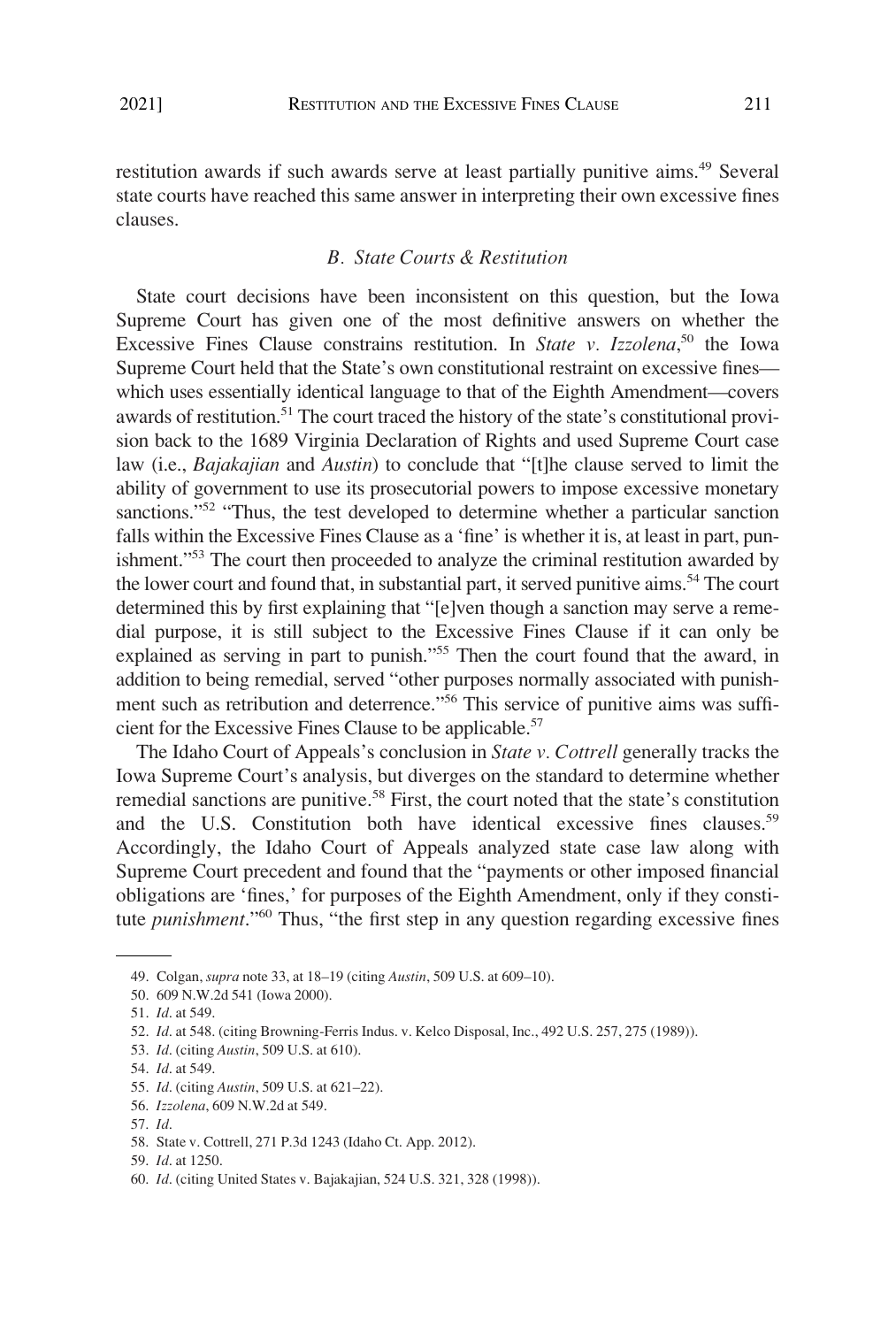is to determine whether payments are punitive or remedial," with only the former being constrained by the Excessive Fines Clause.<sup>61</sup> However, in a break from Iowa, the Idaho Court of Appeals focused on whether the "primary purpose" of the award was to punish, $62$  rather than if the award could "only be explained as serving in part to punish."63 Analyzing the state restitutionary statute under this scheme, the Idaho Court of Appeals noted that several factors indicated that the statute had a remedial, rather than a punitive, purpose.<sup>64</sup> The court considered such factors as whether the statute mandated restitution, whether the statute made a clear distinction between restitution and fines, and what standard of proof the statute required for a restitutionary award to be issued.<sup>65</sup> Because of these remedial factors, the court stated that it was "convinced that the primary purpose of restitution in Idaho is remediation."66 The court then held that the restitution statute was not bound by either the federal or state Excessive Fines Clauses.<sup>67</sup>

These two cases do not illustrate the full picture of state-court decisions regarding the Excessive Fines Clause. State case law on the subject is so unclear that it has been called a "quagmire," especially with regard to the precise definition of a "fine" and whether it incorporates a punitive requirement.<sup>68</sup> Nevertheless, out of this body of case law, one overarching principle emerges: the importance of historical evidence in determining the meaning of the Excessive Fines Clause.<sup>69</sup> The Supreme Court, in particular, has interpreted the clause through a historical lens in all three of its major excessive fines cases during the *Bajakajian* era.70 The fourth major case, *Timbs v. Indiana*, was decided in 2019 and also emphasized viewing the Excessive Fines Clause through a historical lens, further cementing historical analysis as the touchstone of understanding the clause.<sup>71</sup> Following the practice of the Supreme Court and various state courts, the analysis must begin with history.

<sup>61.</sup> *Id*. at 1250. Idaho's analysis up to this point has generally tracked Iowa's. *Compare id*., *with Izzolena*, 509 N.W.2d at 547 (outlining the punitivity requirement of the Excessive Fines Clause). This analysis also generally correlates with the principles laid down by the Supreme Court. *See supra* Section I.A.

<sup>62.</sup> *Cottrell*, 271 P.3d at 1252–53.

<sup>63.</sup> *Izzolena*, 509 N.W.2d at 549.

<sup>64.</sup> *Cottrell*, 271 P.3d at 1252–53.

<sup>65.</sup> *Id*.

<sup>66.</sup> *Id*. at 1253.

<sup>67.</sup> *Id*. at 1254. The Idaho Supreme Court has yet to opine on the issue.

<sup>68.</sup> Colgan, *supra* note 23, at 295 n.92; *see, e.g*., State v. Johnson, 430 P.3d 494, 500–01 (Mont. 2018); *Izzolena*, 609 N.W.2d at 547; People v. Cowan, 47 Cal. App. 5th 32 (2020); *Cottrell*, 271 P.3d at 1252–53.

<sup>69.</sup> *See, e.g*., Timbs v. Indiana, 139 S. Ct. 682, 687–89 (2019); United States v. Bajakajian, 524 U.S. 321, 335–37 (1998); Austin v. United States, 509 U.S. 602, 611–19 (1993); Browning-Ferris Indus. V. Kelco Disposal, Inc., 492 U.S. 257, 264–73 (1989).

<sup>70.</sup> *Bajakajian*, 524 U.S. at 335–37; *Austin*, 509 U.S. at 611–19; *Browning-Ferris*, 492 U.S. at 264–73.

<sup>71.</sup> *Timbs*, 139 S. Ct. at 687–89.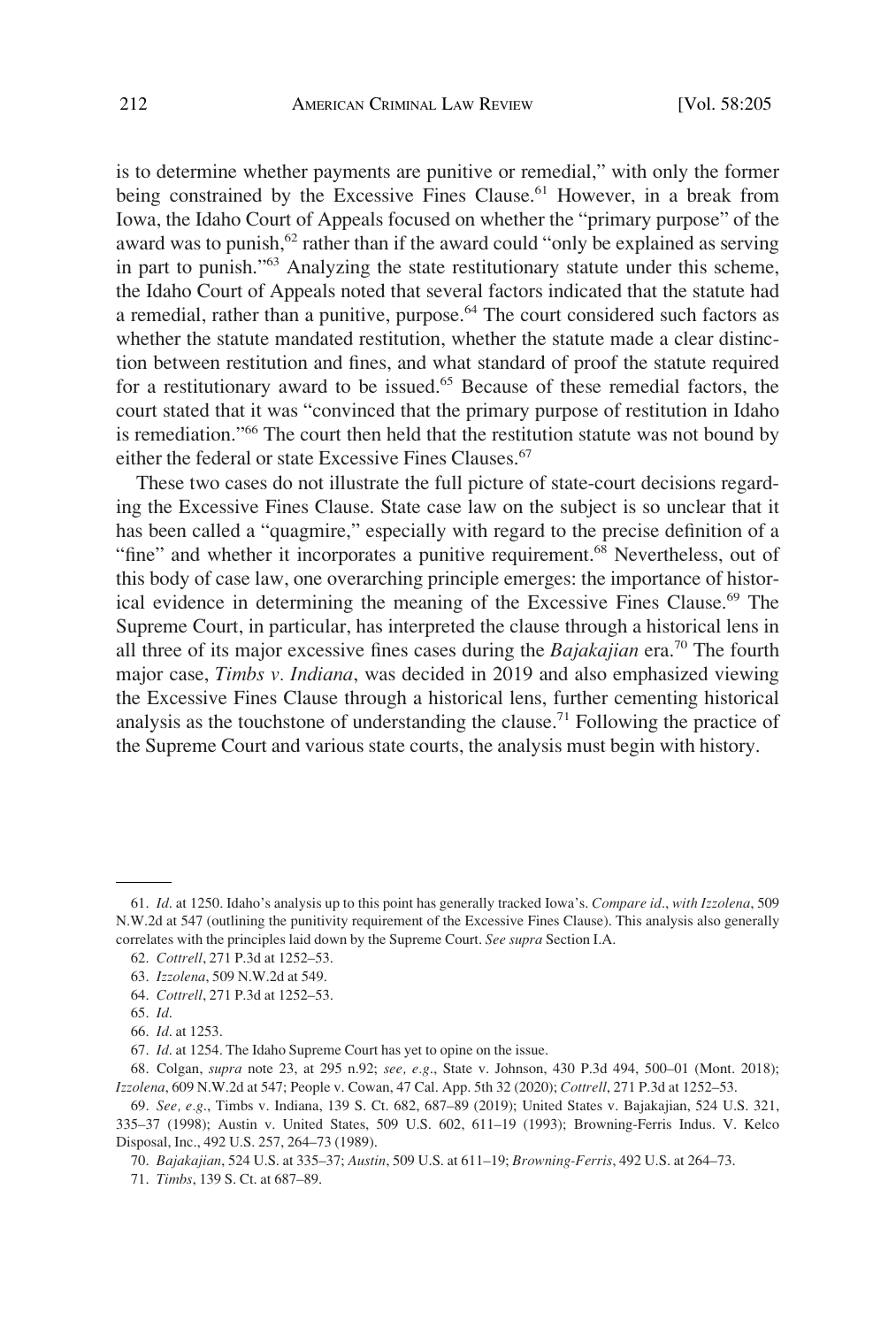#### II. ENGLISH UNDERSTANDINGS OF EXCESSIVE FINES

<span id="page-8-0"></span>The Excessive Fines Clause finds its origins in the Magna Carta.72 However, the Magna Carta does not speak of fines—it speaks of amercements. Clause fourteen of the Magna Carta reads: "A freeman is not to be amerced for a . . . offence save in accordance with the manner of the offence.  $\ldots$ <sup>773</sup> An amercement is similar to what we now think of as a fine, though it was originally a distinct concept.<sup>74</sup> It was a non-optional pecuniary penalty imposed by the king; the criminal was "in the King's mercy" and subject to whatever financial punishment that was to be handed down by the crown.<sup>75</sup> An amercement had two important features: first, it was considered to be punishment for a wrong, and second, payments made under force of an amercement were directed to the king, not to any other wronged party.<sup>76</sup> A fine, on the other hand, was an optional payment by which "the offender could obtain his discharge from prison."<sup>77</sup> In other words, a fine was an optional "alternative to imprisonment."78 The distinction between an amercement and a fine did not survive the test of time, and the amercement slowly disappeared as the fine absorbed its dual requirements.<sup>79</sup>

By the seventeenth century in Britain, the distinction between an amercement and a fine had not yet been eliminated, but it rested on shaky ground.<sup>80</sup> The great Scottish jurist Sir Edward Coke's seminal work on law, *Institutes of the Laws of England*, which was published between 1628 and 1644, illustrates the dissolution of the line between a fine and an amercement.<sup>81</sup> There, he wrote that a "fine signifieth a percuniarie punishment for an offence, or a contempt committed against the king."82 Coke's definition shows that the old understanding of a fine as an alternative to prison had been supplanted, if not wholly replaced, by the amercement's purpose as a punitive payment to the king. $83$  While Coke recognized amercements

75. FOX, *supra* note 74, at 119–20; *see* Massey, *supra* note 74, at 1259.

<sup>72.</sup> Nicholas M. McLean, *Livelihood, Ability to Pay, and the Original Meaning of the Excessive Fines Clause*, 40 HASTINGS CONST. L.Q. 833, 839 (2013); *see Bajakajian*, 524 U.S. at 335–36 (analyzing the Magna Carta in determining the precise contours of the Excessive Fines Clause).

<sup>73.</sup> *See* The Magna Carta of Edward 1 (1297), 25 Edw. 1. The 1297 Magna Carta is the version that nominally holds legal weight in the United Kingdom today, but the same text appears in substantially the same form in the twentieth clause of the original. *See* The Magna Carta of John 1 (1215), 17 Joh. 1.

<sup>74.</sup> *See* JOHN C. FOX, HISTORY OF CONTEMPT OF COURT: THE FORM OF TRIAL AND THE MODE OF PUNISHMENT 121, 139 (1927) (explaining the original difference between a fine and an amercement); Calvin R. Massey, *The Excessive Fines Clause and Punitive Damages: Some Lessons from History*, 40 VAND. L. REV. 1233, 1259, 1261 (1987) (same); *see also Browning-Ferris*, 492 U.S. at 265 (1989) (defining a fine in amercement-like terms).

<sup>76.</sup> Massey, *supra* note 74, at 1259; *see* FOX, *supra* note 74, at 119–36 (repeatedly stating that the person amerced was "in the [sovereign]'s mercy").

<sup>77.</sup> FOX, *supra* note 74, at 137; *see* Massey, *supra* note 74, at 1261.

<sup>78.</sup> Massey, *supra* note 74, at 1261.

<sup>79.</sup> *See* FOX, *supra* note 74, at 136 (noting that, by 1478, amercement "had become a matter of mere form").

<sup>80.</sup> *Id*.; Massey, *supra* note 74, at 1262–64.

<sup>81. 1</sup> EDWARD COKE, INSTITUTES OF THE LAWS OF ENGLAND (17th ed., London, 1817).

<sup>82.</sup> *Id*. at \*126b.

<sup>83.</sup> *Compare id*., *with* FOX, *supra* note 74, at 137.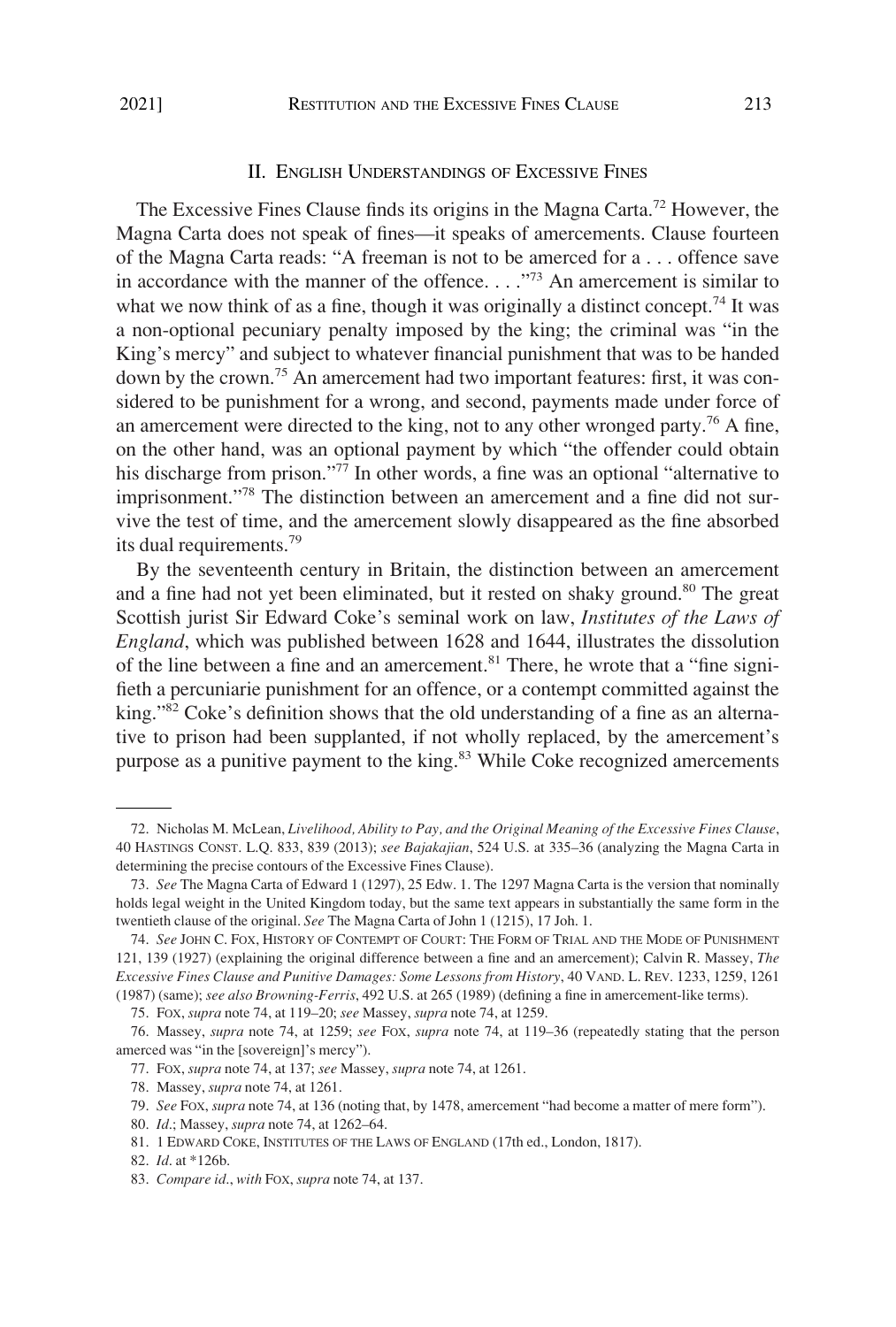separately in *Institutes*, his definition of a fine reveals a significant overlapping of the concepts.<sup>84</sup>

Furthermore, any differences that Coke might have recognized between a fine and an amercement were not reflected in actual English practice of the time.<sup>85</sup> Take the case of Titus Oates, for example. This case appeared before the King's Bench in 1685 when Mr. Oates was "fine[d] . . . 1000 marks upon each indictment" for his crimes.<sup>86</sup> Even though the court called this a fine, it exhibited the two key qualities of an amercement: it was payable to the king, and it was meant to punish Mr. Oates for his crimes.<sup>87</sup> The court's own confusion about the distinction between an amercement and fine illustrates the fading distinction between the two. $88$ 

While the mid-seventeenth-century texts demonstrate English confusion regarding the precise meaning of a "fine" and whether it was distinct from an amercement, eighteenth-century sources clarified the concept. By the time of Blackstone's *Commentaries on the Laws of England*, published between 1765 and 1770, the difference between a fine and an amercement was gone.<sup>89</sup> In his work, Blackstone stated that "the reasonableness of fines in criminal cases has . . . been usually regulated by the determination of the *magna carta*, c. 14, concerning amercements . . . ," reflecting his then-modern understanding that fines were indistinguishable from amercement-like payments and thus were subject to the same restrictions and requirements as amercements.<sup>90</sup>

Figuring into the timeline between Coke's and Blackstone's works is the actual passage of the oldest direct predecessor to the American Excessive Fines Clause: the 1689 English Bill of Rights.<sup>91</sup> The 1689 Bill of Rights was enacted some forty years after Coke's *Institutes* was published.<sup>92</sup> With the outsized influence that Coke had on English law, it is highly likely that some semblance of his understanding that fines contained amercement-like requirements was incorporated into the English Bill of Rights.<sup>93</sup> Furthermore, Blackstone's words—which came some eighty years after the 1689 Bill of Rights' enactment—confirm that, at least by Blackstone's time, scholars thought that the 1689 Bill of Rights's excessive fines

89. 4 WILLIAM BLACKSTONE, COMMENTARIES ON THE LAWS OF ENGLAND \*379.

<sup>84.</sup> COKE, *supra* note 81, at \*126b.

<sup>85.</sup> *See* Case of Titus Oates (1685), 10 How. St. Tr. 1079 (K.B.) (demonstrating that "fines" were used in an amercement-like sense in practice).

<sup>86.</sup> *Id*.

<sup>87.</sup> *Id*.

<sup>88.</sup> *Id*.

<sup>90.</sup> *Id*.; Massey, *supra* note 74, at 1264.

<sup>91.</sup> Bill of Rights (1689), 1 W. & M.; *see* Massey, *supra* note 74, at 1243 ("[T]he lineage of the excessive fines clause is so obviously and directly traceable to the 1689 English Declaration of Rights.").

<sup>92.</sup> *See* Bill of Rights (1689), 1 W. & M.; Charles Butler, *Preface* to 1 EDWARD COKE, INSTITUTES OF THE LAWS OF ENGLAND, at xxvi (13th ed. 1787). Coke's work is also known as *Commentary Upon Littleton*. *Id*.

<sup>93.</sup> *See* JOHN H. BAKER, AN INTRODUCTION TO ENGLISH LEGAL HISTORY 165 (1979) (discussing the influence of Coke and his *Institutes*).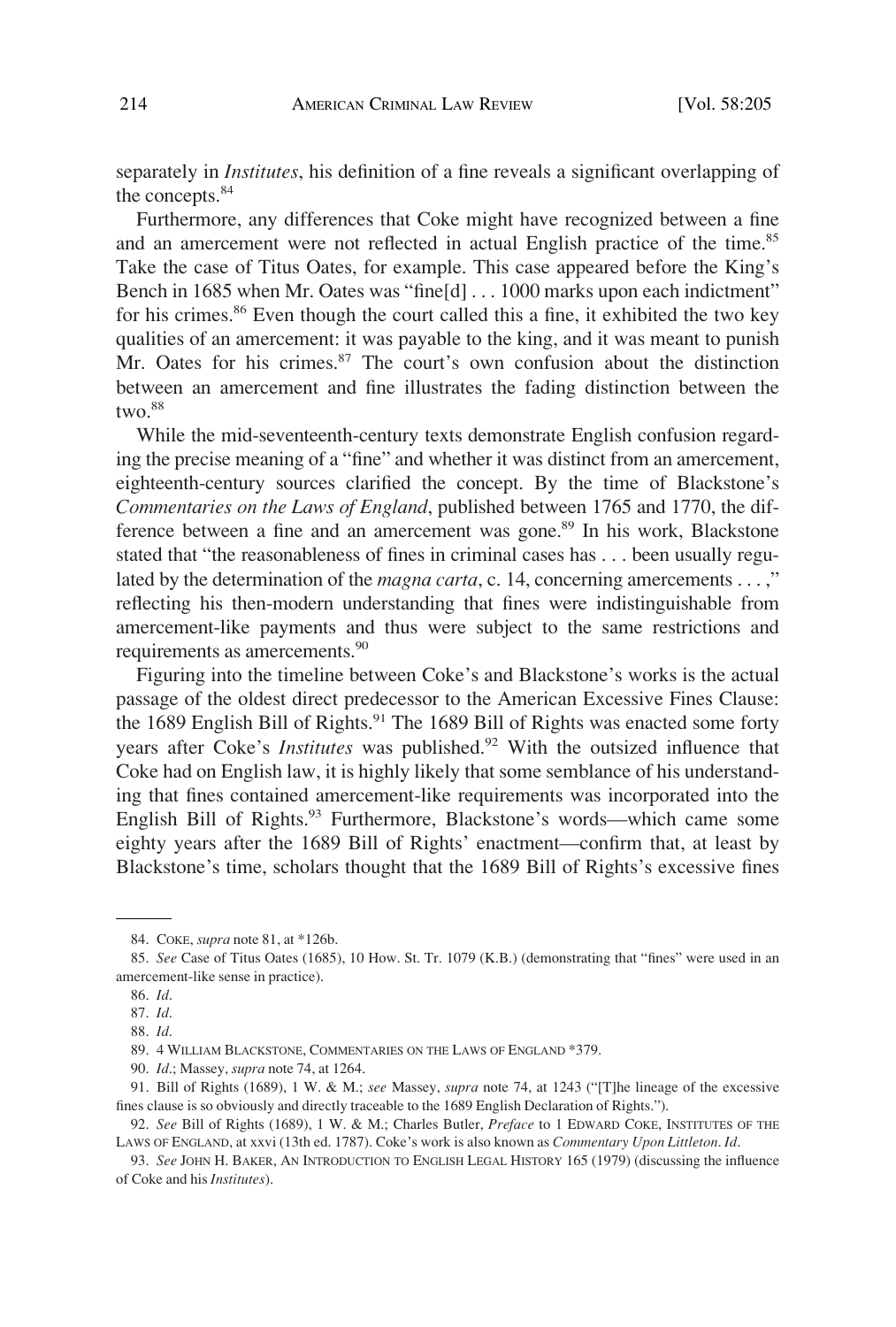provision had amercement roots and incorporated amercement-like requirements.<sup>94</sup> This dovetails with what Coke originally envisioned in *Institutes*. 95 Thus the 1689 English Bill of Rights incorporated the Magna Carta's amercement requirements into its excessive fines provision and then passed them on to its direct descendant: the U.S. Constitution's Excessive Fines Clause.<sup>96</sup>

Two hundred years later, the Supreme Court agrees with this historical interpretation; it is this blended understanding of fines as containing amercement-like qualities that has survived the test of time.<sup>97</sup> However, if this were the end of the analysis, there would be two bars to the Excessive Fines Clause restriction of restitution: first, amercements were traditionally understood to involve payments to the king, not a private party; and second, amercements were imposed as punishment.<sup>98</sup> This first feature of amercements would bar the majority of restitution payments from the scope of the Excessive Fines Clause because restitution necessitates that the payment be made to the wronged party, and oftentimes the wronged party is not the U.S. government (the American equivalent to the "king").<sup>99</sup> The second feature—that amercements were imposed as punishment—would bar purely nonpunitive payments from being cognizable.100 This bar would include non-punitive restitution, as understood by the state of Idaho.<sup>101</sup> As a result of these two requirements, the Excessive Fines Clause would be applicable to only those awards that were payable to the government,<sup>102</sup> and served primarily punitive goals.<sup>103</sup> Thus traditional English history paints a very restrictive picture of what constituted a "fine" and what it required.<sup>104</sup> However, English history is not the only, or even the

99. *See* Colgan, *supra* note 33, at 24–32 (discussing how this limit removes a huge array of economic sanctions from excessive-fines restriction).

101. State v. Cottrell, 271 P.3d 1243, 1245 (Idaho Ct. App. 2012).

<sup>94. 4</sup> BLACKSTONE, *supra* note 89 at \*379.

<sup>95.</sup> *Compare id*., *with* COKE, *supra* note 81, at \*126b (showing similar conceptualizations of "fine").

<sup>96.</sup> *See* Massey, *supra* note 74, at 1243 ("[T]he lineage of the excessive fines clause is so obviously and directly traceable to the 1689 English Declaration of Rights.").

<sup>97.</sup> *See* Browning-Ferris Indus. v. Kelco Disposal, Inc., 492 U.S. 257, 265 (1989) (defining a fine in amercement-like terms, as Coke did).

<sup>98.</sup> COKE, *supra* note 81, at \*126b; Massey, *supra* note 74, at 1259; *see* FOX, *supra* note 74, at 119–36 (stating repeatedly that the person amerced was "in the [sovereign]'s mercy").

<sup>100.</sup> COKE, *supra* note 81, at \*126b; *see* Massey, *supra* note 74, at 1259, 1264. Some scholars have even stated that the disappearance of the amercement led to the development of "other devices [that] assumed [the amercement's] functions," including the fine, "as a means by which to punish crimes." Massey, *supra* note 74, at 1264.

<sup>102.</sup> *See* Colgan, *supra* note 33, at 24–32 (discussing how this limit removes a huge array of economic sanctions from excessive-fines restriction).

<sup>103.</sup> *See* Colgan, *supra* note 33, at 18–24 (discussing the purported "partially-punitive" requirement for excessive-fines restriction).

<sup>104.</sup> The Supreme Court has essentially restricted its historical analysis of the Excessive Fines Clause to English understandings and American perspectives on those understandings rather than delving deeply into early American practices. *See e.g*., Browning-Ferris Indus. v. Kelco Disposal, Inc., 492 U.S. 257, 268–73 (1989) (demonstrating a strong focus on English history); United States v. Bajakajian, 524 U.S. 321, 335–36 (1998) (mentioning American history only in passing).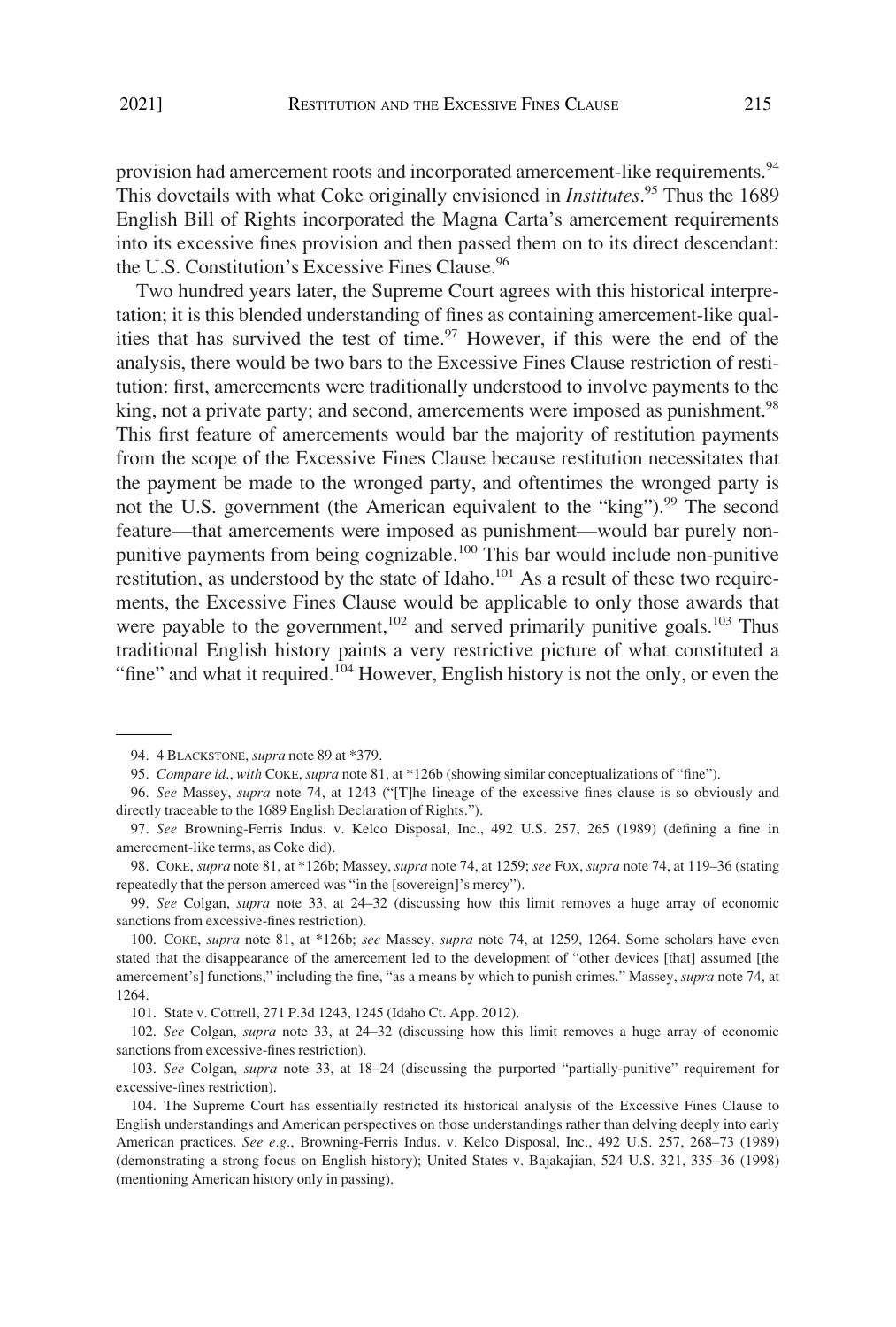<span id="page-11-0"></span>most relevant, source of evidence that should be considered.<sup>105</sup>

III. AMERICAN UNDERSTANDINGS OF THE EXCESSIVE FINES CLAUSE

The exploration of American history starts with the Eighth Amendment itself.<sup>106</sup> The immediate history surrounding the Excessive Fines Clause provides the best contemporary understanding of the meaning of a "fine." This is precisely where the Supreme Court began in *Browning-Ferris*. 107 But the Eighth Amendment received remarkably little debate when it was first proposed, and, as the Court put it, "the Excessive Fines Clause received even less attention."108 The entirety of the debate on the congressional floor when the Eighth Amendment was first proposed is as follows:

[T]he committee, who then proceeded to the [Eighth Amendment].

Mr. Smith, of South Carolina, objected to the words "nor cruel and unusual punishments;" the import of them being too indefinite.

Mr. Livermore – The clause seems to express a great deal of humanity, on which account I have no objection to it; but as it seems to have no meaning in it, I do not think it necessary. What is meant by the terms excessive bail? Who are to be the judges? What is understood by excessive fines? It lies with the court to determine. No cruel and unusual punishment is to be inflicted; it is sometimes necessary to hang a man, villains often deserve whipping and perhaps having their ears cut off; but are we in future to be prevented from inflicting these punishments because they are cruel? If a more lenient mode of correcting vice and deterring others from the commission of it could be invented, it would be very prudent in the Legislature to adopt it; but until we have some security that this will be done, we ought not to be restricted from making necessary laws to any declaration of this kind.

The question was put on the clause, and it was agreed to by a considerable majority.<sup>109</sup>

This brief debate shows that Congress' primary focus was the Cruel and Unusual Punishments Clause, not the Excessive Fines Clause.<sup>110</sup> But the dearth of debate on the Eighth Amendment when it was first proposed does not mean that the history of the Excessive Fines Clause is hopelessly obfuscated.111 Despite its insignificance on the congressional floor, the Excessive Fines Clause has a rich and fertile American history from which to draw upon.

<sup>105.</sup> *See Browning-Ferris*, 492 U.S. at 268 (noting that English history is not strongly preferred as a source of probative evidence).

<sup>106.</sup> U.S. CONST. amend. VIII.

<sup>107.</sup> *See Browning-Ferris*, 492 U.S. at 264 (starting the Court's analysis with the Eighth Amendment itself).

<sup>108.</sup> *Id*.

<sup>109. 1</sup> ANNALS OF CONG. 782–83 (1789).

<sup>110.</sup> *Id*.

<sup>111.</sup> United States v. Bajakajian, 524 U.S. 321, 335–36 (1998).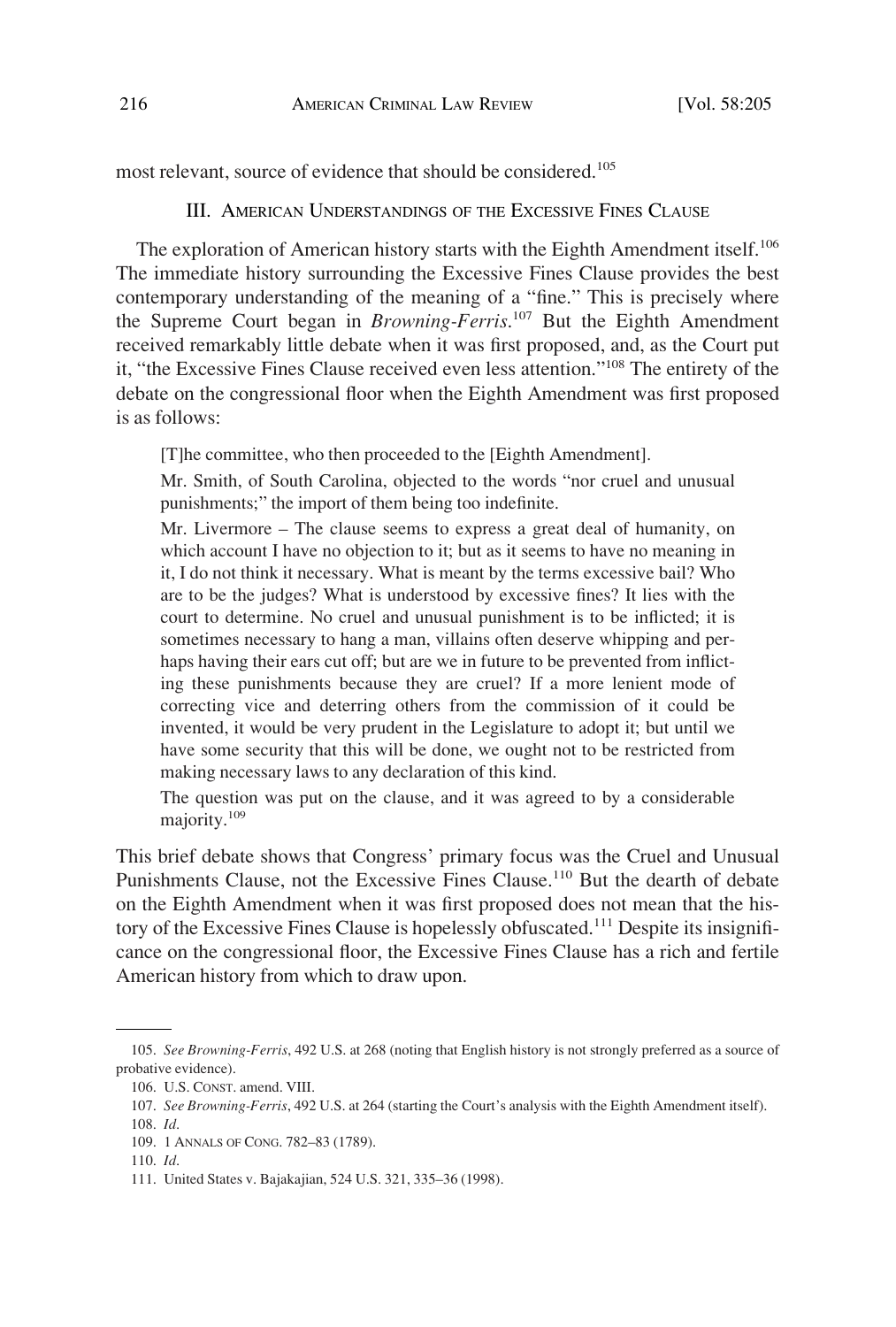<span id="page-12-0"></span>2021]

The Eighth Amendment's Excessive Fines Clause was not unusual or new to the American people.<sup>112</sup> As has been described, its roots lie in the Magna Carta and the subsequent 1689 English Bill of Rights.<sup>113</sup> Additionally, as subjects of the English Crown, the American colonies inherited—as they explicitly declared—rights analogous to those of English subjects living in the home country.114 These rights also necessarily included the provisions of the 1689 English Bill of Rights.<sup>115</sup> But America was not frozen in time; it frequently went off on its own journey of legal experimentation and evolution, separate from the laws and traditions of Great Britain.<sup>116</sup> In the time between the colonization of America and the passage of the Bill of Rights in 1789, America was well on its way to developing its own unique body of law.117 It was these early and divergent American understandings of the law that were first written into early state constitutions or declarations of rights and then later incorporated into the federal Bill of Rights, including the Eighth Amendment.<sup>118</sup> Accordingly, any inquiry into the original meaning of the Excessive Fines Clause must pay due attention and deference to this unique era in American history.

## *A. State Statutes*

Early American statutes against theft and other types of stealing changed the traditional English paradigm regarding what constituted a "fine"—i.e. requiring that payments be made to the government and that it be punitive—in two ways. First, in a departure from the traditional English understanding of a "fine" as possessing a "to the king" requirement,<sup>119</sup> early American statutes show that a fine could now be made payable to a third party rather than the government.<sup>120</sup> With this broadening of who was an acceptable payee of a "fine," restitution payments were now much more identifiable as a fine.<sup>121</sup> Second, the statutes reveal that restitution was considered to be punitive in its own right.<sup>122</sup> This is because restitution was often

<sup>112.</sup> *See supra* Part II.

<sup>113.</sup> *See supra* Part II.

<sup>114.</sup> Solem v. Helm, 463 U.S. 277, 286 (1983); Letter to the Committee of Merchants in London (June 6, 1766) *reprinted in* 1 PAPERS OF GEORGE MASON 71 (Robert Rutland ed. 1970).

<sup>115.</sup> *Solem*, 463 U.S. at 286.

<sup>116.</sup> Colgan, *supra* note 23, at 299–300.

<sup>117.</sup> *Id*.

<sup>118.</sup> As the Supreme Court has noted, at least eight of the original thirteen states had their own excessive fines clauses contained in their state constitutions or declarations of rights. Browning-Ferris Indus. v. Kelco Disposal, Inc., 492 U.S. 257, 264 (1989). Some of these state documents are noted as having major influence on the Constitution's Bill of Rights. *Browning-Ferris*, 492 U.S. at 266; *Solem*, 463 U.S. at 285 n.10.

<sup>119.</sup> *See supra* Part II.

<sup>120. 1700</sup> Pa. Laws 9; 1702 Conn. Pub. Acts 11.

<sup>121.</sup> If the only acceptable payee for fines was the "king" (i.e. the government), then a large amount of restitutionary awards would not be cognizable as a fine. *See supra* Part II; Colgan, *supra* note 33, at 24–32 (discussing how this limit removes a huge array of economic sanctions from excessive-fines restriction).

<sup>122.</sup> *See, e.g*., 1700 Pa. Laws 9; Section III.B, *infra*.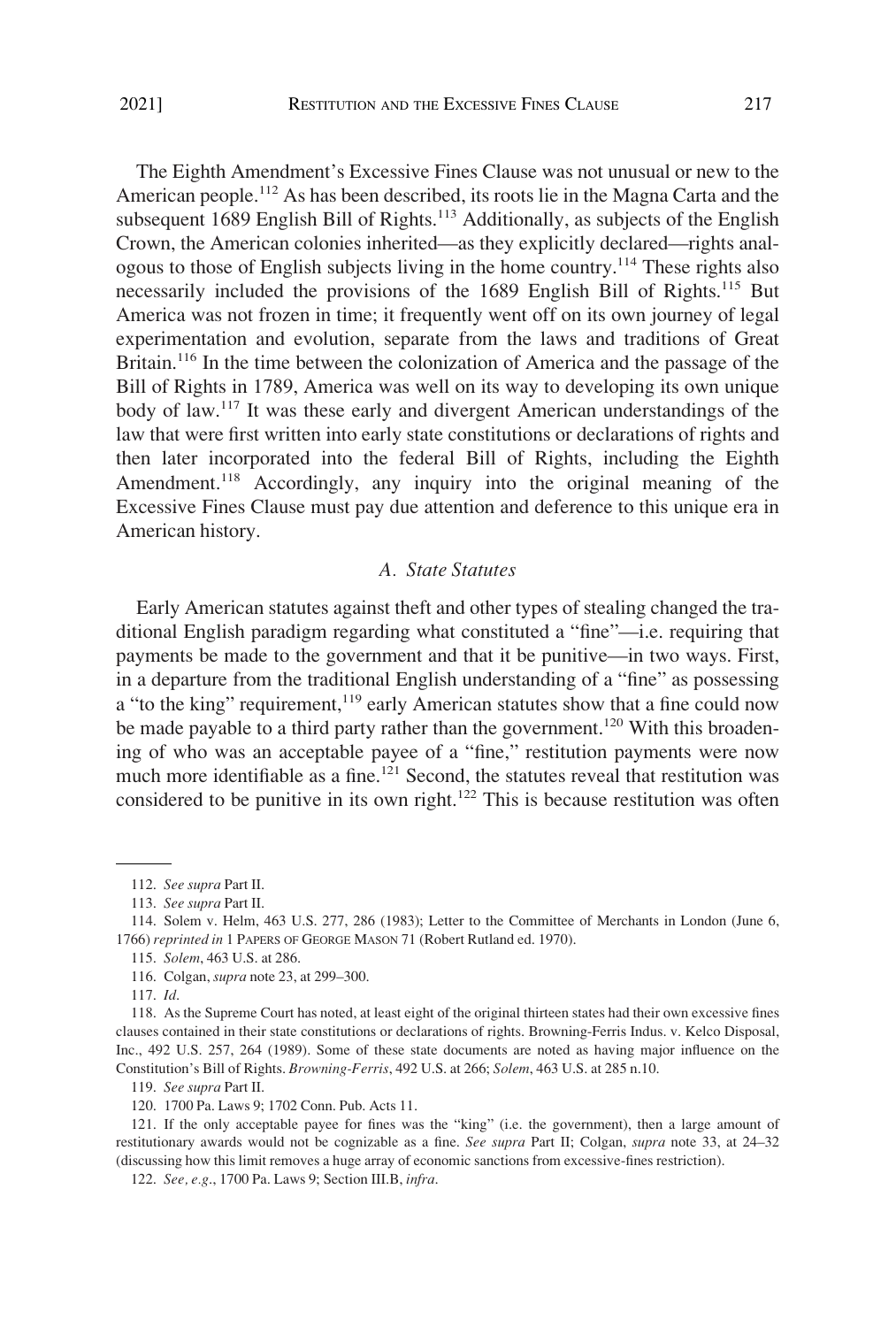imposed in highly-punitive contexts, such as criminal proceedings.<sup>123</sup> It was also often imposed as the only statutorily-required punishment.124 Finally, restitution was treated as essentially indistinguishable from more "traditional" punitive payments.<sup>125</sup> As a result, restitution is best understood to be inherently punitive, as a matter of early American law. These two developments—the removal of the "to the king" requirement, and the understanding of restitution as punitive—show that restitution was considered a "fine" in early American law.

The colony of Pennsylvania passed one of the first examples of a colonial statute possessing both of these characterizations in 1700.<sup>126</sup> Its statute, which was designed to punish stealing, declared that if goods were stolen and not returned, "the felon or thief shall pay to the owner thereof fourfold" of the value of items stolen—a payment that was designed to both compensate the owner for their losses and punish the wrongdoer for his crime.<sup>127</sup> One thing immediately stands out in this statutory language: the imposed payment was actually payable to an entity other than the government.128 Additionally, the statute does not even explicitly reserve a component of the payment for the state or otherwise ensure that the government got its cut of the penalty charged.<sup>129</sup> Rather, the entity that was entitled to the *full* payment was the "owner" of the stolen goods,<sup>130</sup> standing in clear contrast to traditional amercements, which required payments to be made out to the king.<sup>131</sup>

The payment imposed by the statute was also substantially punitive, regardless of its partially remedial character.132 First, the payment was imposed in the criminal context as a punishment for people who stole.<sup>133</sup> Second, the payment was required by statute, whereas other punishments, like branding and whipping, were optional, implying that the payment was considered punitive to the point where it could, by itself, sufficiently punish some criminals for their wrongdoing.<sup>134</sup> Third, the statute itself did not make any attempt to distinguish between the remedial component of the mandatory payment—paying the owner back the value of what was lost—and the punitive component—paying the owner *more* than the value of what was lost. Instead, it treated both components alike, incorporating them into one universal four-fold payment.135 This congruous treatment between punishment and remedy lends credence to the view that, at the very least, colonial Americans

135. *Id*.

<sup>123.</sup> *See infra* Section III.B.

<sup>124.</sup> *Id*.

<sup>125.</sup> *See, e.g*., 1702 Conn. Pub. Acts. 11; 1748 Va. Acts 356; Section III.B, *infra*.

<sup>126. 1700</sup> Pa. Laws 9.

<sup>127.</sup> *Id*.

<sup>128.</sup> *Id*.

<sup>129.</sup> *Id*.

<sup>130.</sup> *Id*.

<sup>131.</sup> *Compare* COKE, *supra* note 81, at \*126b, *with* 1700 Pa. Laws 9 (showing that the Pennsylvania law was in plain contradiction to Coke's understanding of a fine as requiring payment to the sovereign).

<sup>132. 1700</sup> Pa. Laws 9.

<sup>133.</sup> *Id*.

<sup>134.</sup> *Id*.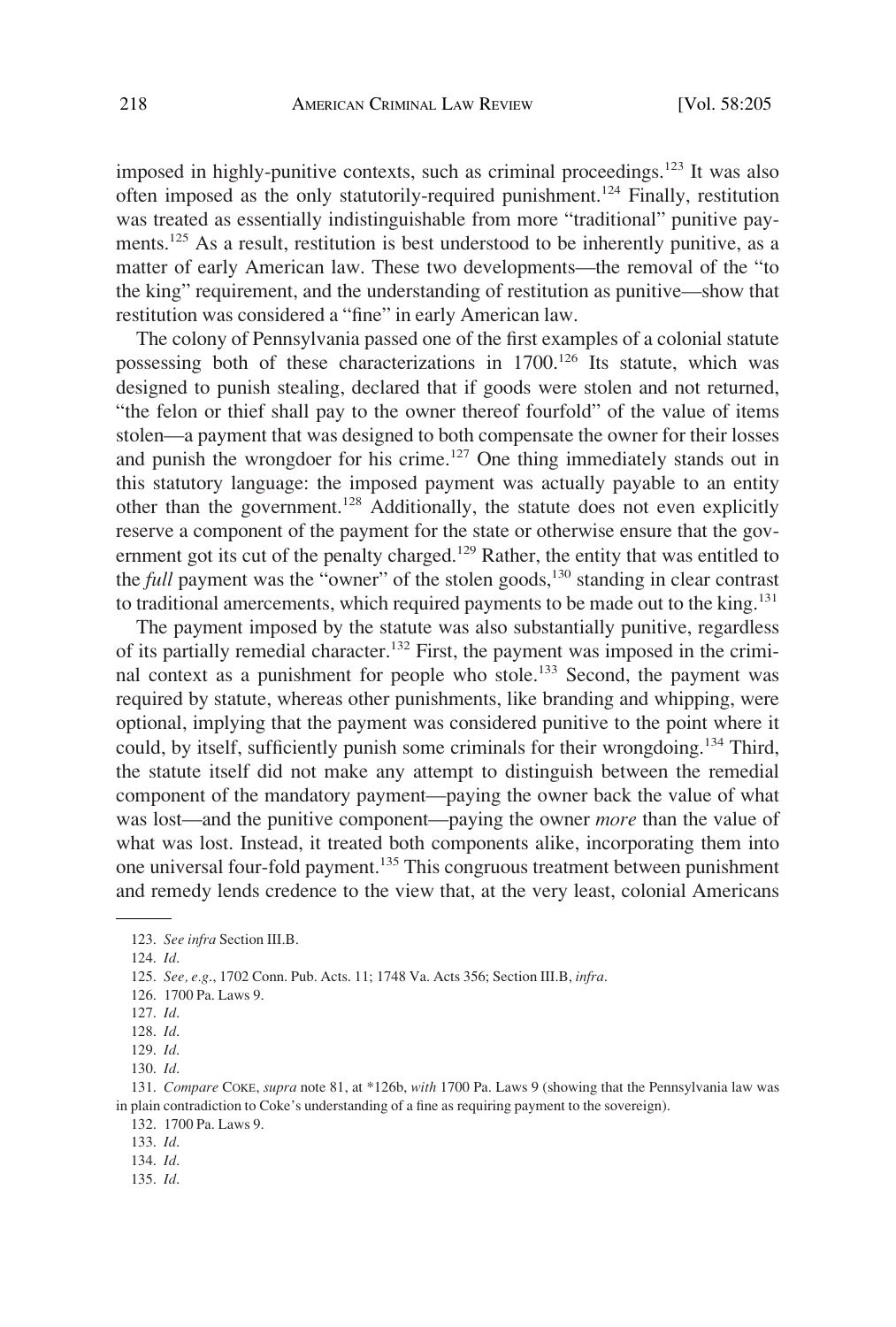did not think of remedial payments as deserving "special" treatment subject to different rules than punitive awards.<sup>136</sup> Ultimately, the payment here was designed to punish the wrongdoers, and its partially remedial features did not change that  $design.<sup>137</sup>$ 

Such laws were not unique to Pennsylvania; a 1702 Connecticut statute against burglary and theft was quite similar to the Pennsylvania law.<sup>138</sup> It stated that anyone who stole "[s]hall forfeit treble the value of the Money, Goods or Chattels, [s]o [s]tollen [sic] or purloined, unto the owner or owners thereof."139 Similarities between this statute and the Pennsylvania law are readily apparent.<sup>140</sup> It allowed for payments to be made to the wronged party, rather than to the sovereign.<sup>141</sup> The payments imposed were similarly punitive: the payment was imposed in a criminal context, it was mandatory, and the statute did not recognize any distinction between the punitive and the remedial components of the payment.<sup>142</sup>

However, there is one key difference between the Connecticut and Pennsylvania statutes. The Connecticut statute explicitly called the payment that it imposed "restitution."143 The statute stated that "if any [s]uch offender be unable to make *re[s] titution*, or pay [s]uch threefold damages, [s]uch offender [s]hall be enjoyned [sic] to make [s]atisfaction by Service."144 The entire payment was referred to as "restitution," in spite of the payment's punitive character in making the criminal pay beyond the value of what was stolen.145 But just a few words after calling such a payment "restitution," the statute reversed course and called it "damages."<sup>146</sup> This interchangeable treatment of the terms restitution and damages underscores the indistinguishable nature of these components in colonial America; a payment could be both remedial and punitive at the same time.<sup>147</sup> It is this interchangeability that speaks to the inherent punitiveness of restitutionary payments.

These American understandings did not die out over the years. For example, a 1748 Virginia statute against stealing hogs required that payment be made to the wronged owner of the stolen hogs to the tune of "Four Hundred Pounds of Tobacco" for each hog stolen,<sup>148</sup> in addition to either public whipping or a payment

<sup>136.</sup> In other words, the compensatory component of the payment was not recognized as being distinct enough from the damages component to be portioned out and treated differently. *Id*.

<sup>137. 1700</sup> Pa. Laws 9.

<sup>138. 1702</sup> Conn. Pub. Acts 11.

<sup>139.</sup> *Id*.

<sup>140.</sup> *Compare* 1702 Conn. Pub. Acts 11, *with* 1700 Pa. Laws 9.

<sup>141. 1702</sup> Conn. Pub. Acts 11.

<sup>142.</sup> *Id*.

<sup>143.</sup> *Id*.

<sup>144.</sup> *Id*. (emphasis added).

<sup>145.</sup> *Id*.

<sup>146.</sup> The initial imposition of the fine was threefold the value of the stolen property. The statute goes on to refer to the payment as "restitution" and then a few words later, refers to it again as "threefold damages." *Id*.

<sup>147. 1702</sup> Conn. Pub. Acts 11.

<sup>148. 1748</sup> Va. Acts 356 (1752 compilation).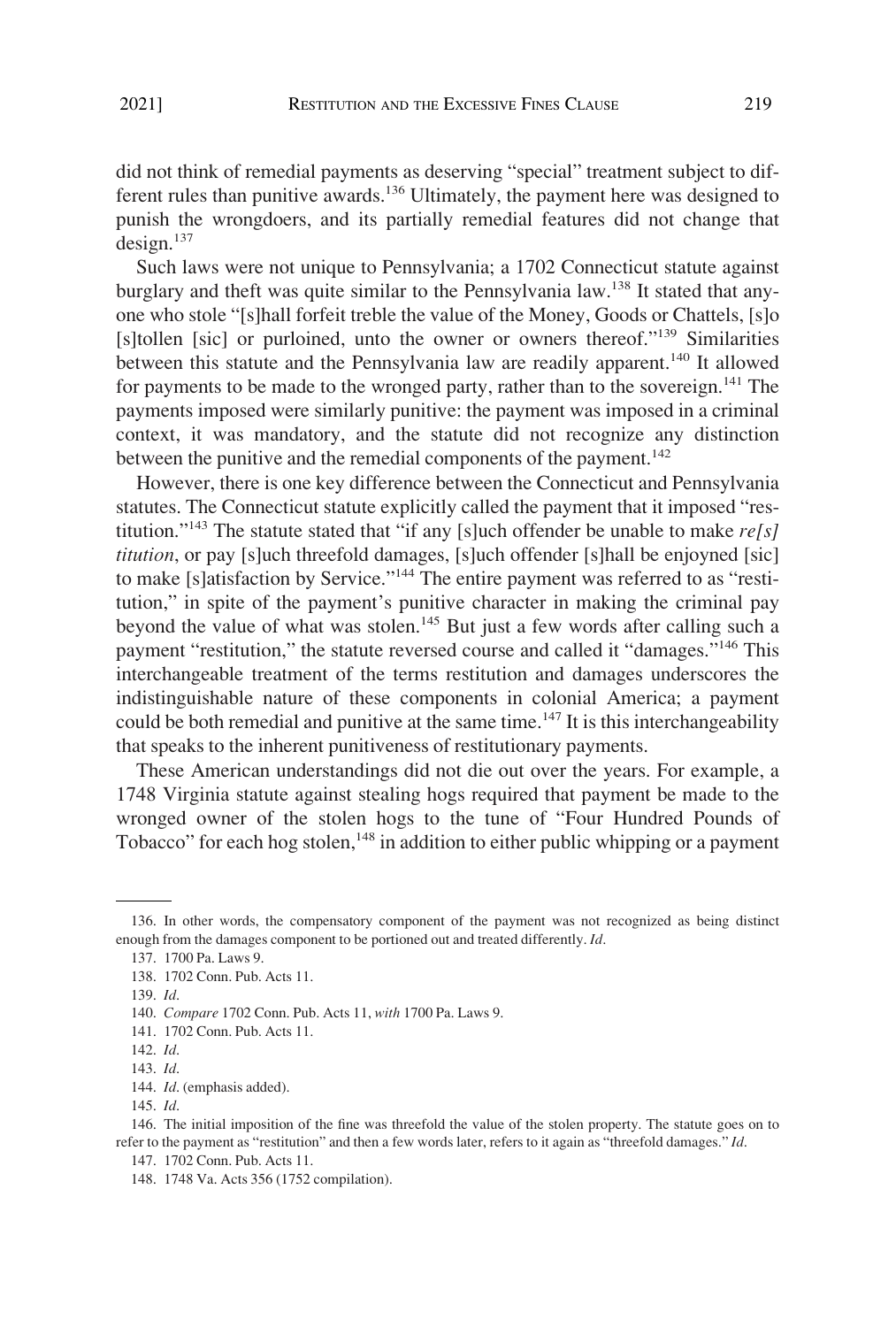made to the state.<sup>149</sup> Once again, the payment here was made payable to the wronged party and imposed in a punitive context.<sup>150</sup> Importantly, despite the statute allowing for the imposition of additional punishments beyond the payment of 400 pounds of tobacco, the initial payment of tobacco was not meant to be wholly remedial. The initial payment also served inherently punitive aims because the statute provided that half of the tobacco paid by the wrongdoer be made payable to the informer.151 The possibility that the farmer could recover less than the full 400 pounds shows that at least some component of the initial payment was not purely remedial, for it would be unjust for the farmer to recover less than full compensation for his injuries. Rather, instead of being purely remedial, the payment, in some sense, was meant to incentivize informants to speak to governmental authority while also punishing wrongdoers with a duty to pay more than what they stole.<sup>152</sup> Regardless of the multiple purposes of the tobacco payment here, the statute made no attempt to distinguish between the remedial and punitive components of the initial tobacco payment. This lends yet more credence to the idea that, at least in Virginia in 1748, the fact that a payment had substantial remedial components did not strip it of its inherent punitiveness.<sup>153</sup>

These American understandings persisted even through the American Revolution. In 1784, Connecticut's original statute from 1702 still remained on the books. In fact, it had expanded to explicitly cover horse theft.<sup>154</sup> The punishment for horse theft still featured a payment made to the wronged party,<sup>155</sup> and it was still imposed in a punitive context. More precisely, a person who stole a horse was forced to pay back to the wronged owner treble the value of the horse as his punishment for his theft.<sup>156</sup> Once again, the law made no attempt to distinguish the damages and compensatory elements of this payment.<sup>157</sup> The statue even goes on to refer to the treble-value payment generally simply as "damages," even though the payment had a partially remedial character. This again demonstrates that the existence of a remedial element in a payment does not convert it from a punitive one to a non-punitive one.<sup>158</sup>

Statutes that exhibited these features covered a broad gauntlet of concerns.159 Such colonial concerns ranged from theft, as mentioned above, to property damage,  $160$  to

- 156. *Id*.
- 157. *Id*. 158. *Id*.
- 

<sup>149.</sup> *Id*.

<sup>150.</sup> *Id*.

<sup>151.</sup> *Id*.

<sup>152.</sup> Stated differently, people would be more likely to report stolen hogs if they knew they would get paid for it. *Id*.

<sup>153. 1748</sup> Va. Acts 356.

<sup>154. 1784</sup> Conn. Pub. Acts 244–45.

<sup>155.</sup> *Id*.

<sup>159.</sup> *See* Colgan, *supra* note 23, at 305 nn.148–50 (listing of statutes).

<sup>160.</sup> Colgan, *supra* note 23, at 305 n.149.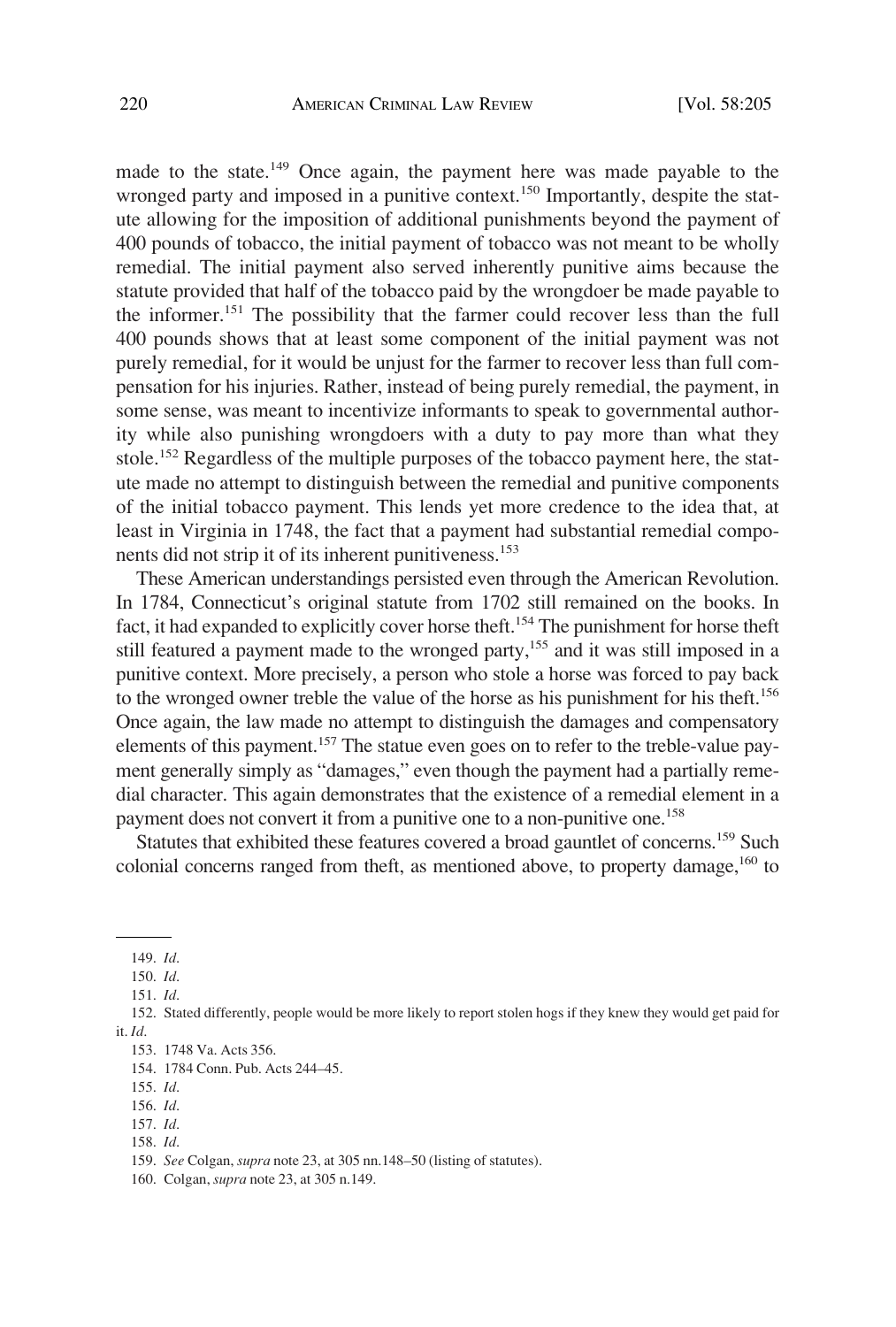<span id="page-16-0"></span>encouraging slaves to run away.<sup>161</sup> All of these statutes featured restitution as a substantial component of their punitive payment scheme.<sup>162</sup> Some of these punitive payments were also explicitly called "fines." For example, one 1791 South Carolina statute that outlawed gambling, which was passed the same year as the U. S. Bill of Rights, stated that a convicted swindler would be forced to "refund" his victims.163 The same statute then went on to refer to the refund as a "fine" a few sentences later, even though the payment had was restitutionary in nature.<sup>164</sup>

These statutes reveal two key points: the amercement's "to the king" requirement died an early death, which allowed mandatory restitution to become an amercement-like penalty; and restitutionary payments that combined both remedial and punitive elements were considered to contain inherently punitive qualities.165 First, a payment imposed on a wrongdoer could now contain restitution paid to a third party without running into the theoretical bar imposed by the "to the king" requirement. Second, restitutionary payments that combined both remedial and punitive elements were considered to contain inherently punitive qualities<sup>166</sup> because (1) such payments were often imposed in highly punitive and criminal contexts;<sup>167</sup> (2) the payments were often imposed as the sole mandatory punishment for a crime;<sup>168</sup> and (3) statues prescribing the payments did not distinguish between their restitutionary and punitive components, instead preferring to treat them as one and the same.<sup>169</sup> Ultimately, substantial statutory evidence shows that restitutionary and punitive payments were considered a part of the same pecuniary "toolbox" used to punish wrongdoers.<sup>170</sup> Together, these points demonstrate that restitution's compensatory characteristics do not immediately bar it from being a cognizable "fine" under the Excessive Fines Clause.

## *B. Common Practice*

The statutory evidence presented must not be viewed in a vacuum, though; the common practice of colonial Americans also sheds substantial light on their understanding of a "fine." Such common practice substantially supports the two conclusions already reached. First, common practice of the colonists shows that fines

166. *See* 1700 Pa. Laws 9 (imposing a partially restitutionary payment as sole mandatory punishment).

167. 1784 Conn. Pub. Acts 244–45; 1702 Conn. Pub. Acts 11.

168. 1700 Pa. Laws 9; 1791 S.C. Laws 41; *see supra* Part III.A; ABSTRACT AND INDEX OF RECORDS OF THE INFERIOUR COURT OF PLEAS (SUFFOLK COUNTY COURT) HELD AT BOSTON 1680–1698 107–38 (1940) [hereinafter SUFFOLK RECORDS]; Colgan, *supra* note 23, at 315.

169. 1748 Va. Acts 356 (1752 compilation).

170. *See* 1791 S.C. Laws 41; 1700 Pa. Laws 9; 1702 Conn. Pub. Acts 1141; 1748 Va. Acts 356; 1784 Conn. Pub. Acts. 244–45; 1700 Pa. Laws 9.

<sup>161. 1737</sup> Md. Laws 9.

<sup>162.</sup> For a much more extensive listing of statutes, including several that prominently feature restitution, Beth A. Colgan's historical work on the Excessive Fines Clause is highly recommended. Colgan, *supra* note 23, at 305.

<sup>163. 1791</sup> S.C. Laws 41.

<sup>164.</sup> *Id*.

<sup>165. 1702</sup> Conn. Pub. Acts 11 (1901 compilation); 1700 Pa. Laws 9.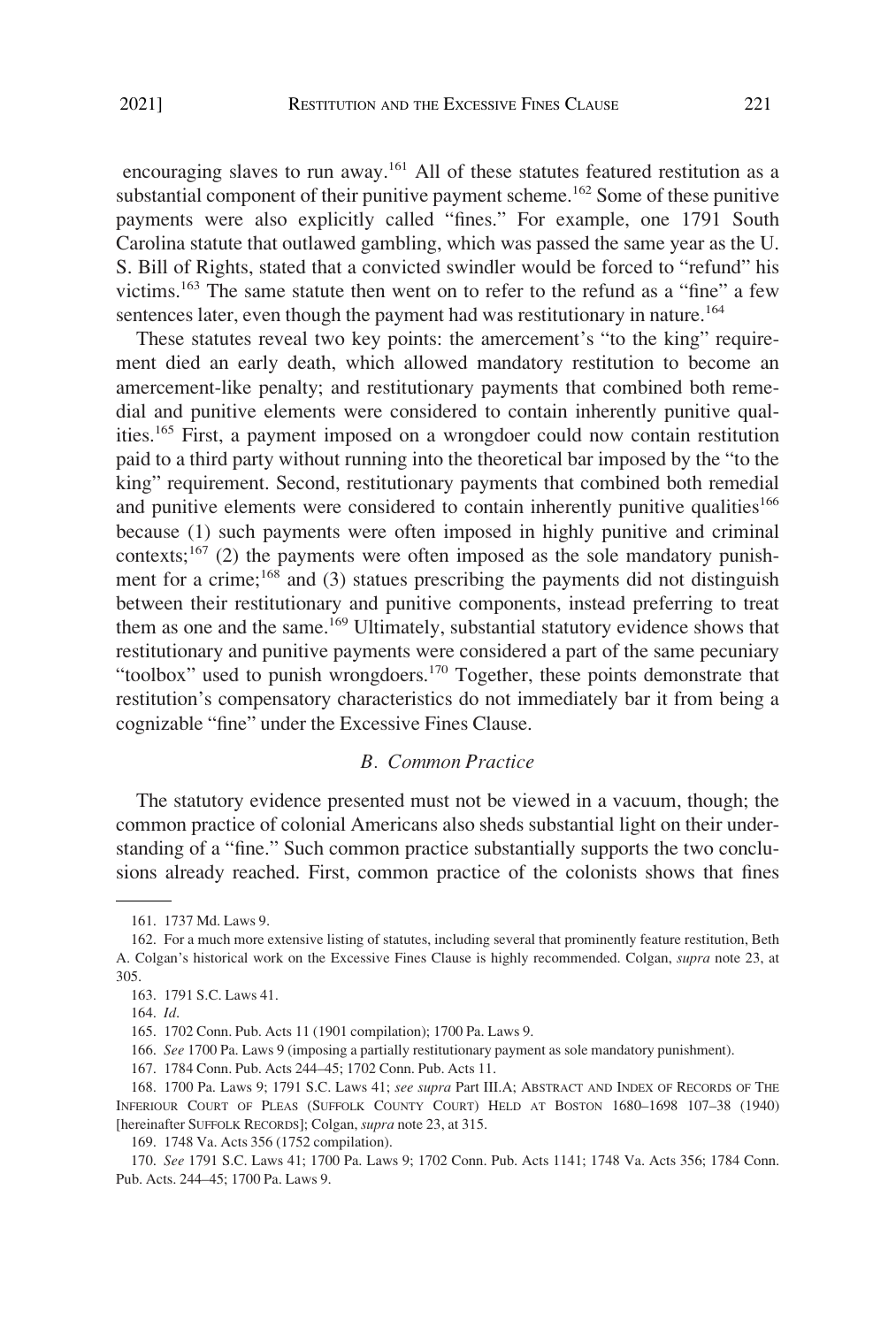were not required to be made out to a sovereign.<sup>171</sup> Rather, they could be made payable to a non-governmental entity, including to wronged parties in the form of restitution.172 Second, restitution was treated as possessing punitive qualities in its own right. Partial or whole restitution payments were imposed in highly punitive contexts, often as the sole punishment for a crime, and were treated virtually identically to other forms of pecuniary punishment, such as damages awards.<sup>173</sup> Simply put, the common practice in colonial America shows that the Excessive Fines Clause applies to restitution.

First, early court cases show that colonists did not revive, by way of common practice, the ancient "to the king" requirement that was originally eliminated by their statutory laws.174 Rather, the colonists most assuredly drove the final nail into the coffin of that English requirement with the 1798 Virginia case *Goodall v. Bullock*. 175 This case came a mere seven years after the ratification of the Bill of Rights. Goodall, the party sanctioned in the lower court, argued against his sanction on the basis that it violated the ancient requirement that a fine go to the sovereign.<sup>176</sup> The court promptly struck down that argument, holding that, because the injured party was not the government, but rather a private party, a fine could be paid to him.177 Stated differently, the court considered the amercement "to the king" requirement as only existing because, in England, the sovereign was considered to be the injured party.178 Accordingly, if a private party was injured, it was only natural that a fine (i.e., amercement) be directed to  $\lim_{n \to \infty} 1^{1/9}$  The time and place of this case is especially relevant. The case appeared in Virginia, which drafted its Declaration of Rights—including an excessive fines provision—around twenty years prior to the case.180 The Virginia Declaration of Rights is credited as a major influence on the federal Bill of Rights and Virginia's treatment of restitution under its Declaration of Rights can inform our understanding of the federal Bill of Rights.<sup>181</sup> Monetary sanctions, as understood by the American people (not just Virginians) at the time, did not have to go to the sovereign, meaning that restitutionary payments could be considered fines.<sup>182</sup>

Second, early cases overwhelmingly show that restitutionary payments were often imposed as a punishment. For example, in a 1672 case against a person named

175. WYTHE, *supra* note 171, at 331.

179. *Id*.

<sup>171.</sup> GEORGE WYTHE, DECISIONS OF CASES IN VIRGINIA BY THE HIGH COURT OF CHANCERY, WITH REMARKS UPON DECREES, BY THE COURT OF APPEALS, REVERSING SOME OF THOSE DECISIONS 331 (1852).

<sup>172.</sup> *Id*.

<sup>173.</sup> *See supra* Section III.A.

<sup>174.</sup> WYTHE, *supra* note 171, at 331; Colgan, *supra* note 23, at 309.

<sup>176.</sup> *Id*. at 331–32.

<sup>177.</sup> *Id*.

<sup>178.</sup> *Id*.

<sup>180.</sup> *Id*.

<sup>181.</sup> Browning-Ferris Indus. v. Kelco Disposal, Inc., 492 U.S. 257, 266 (1989).

<sup>182.</sup> WYTHE, *supra* note 171, at 331–32.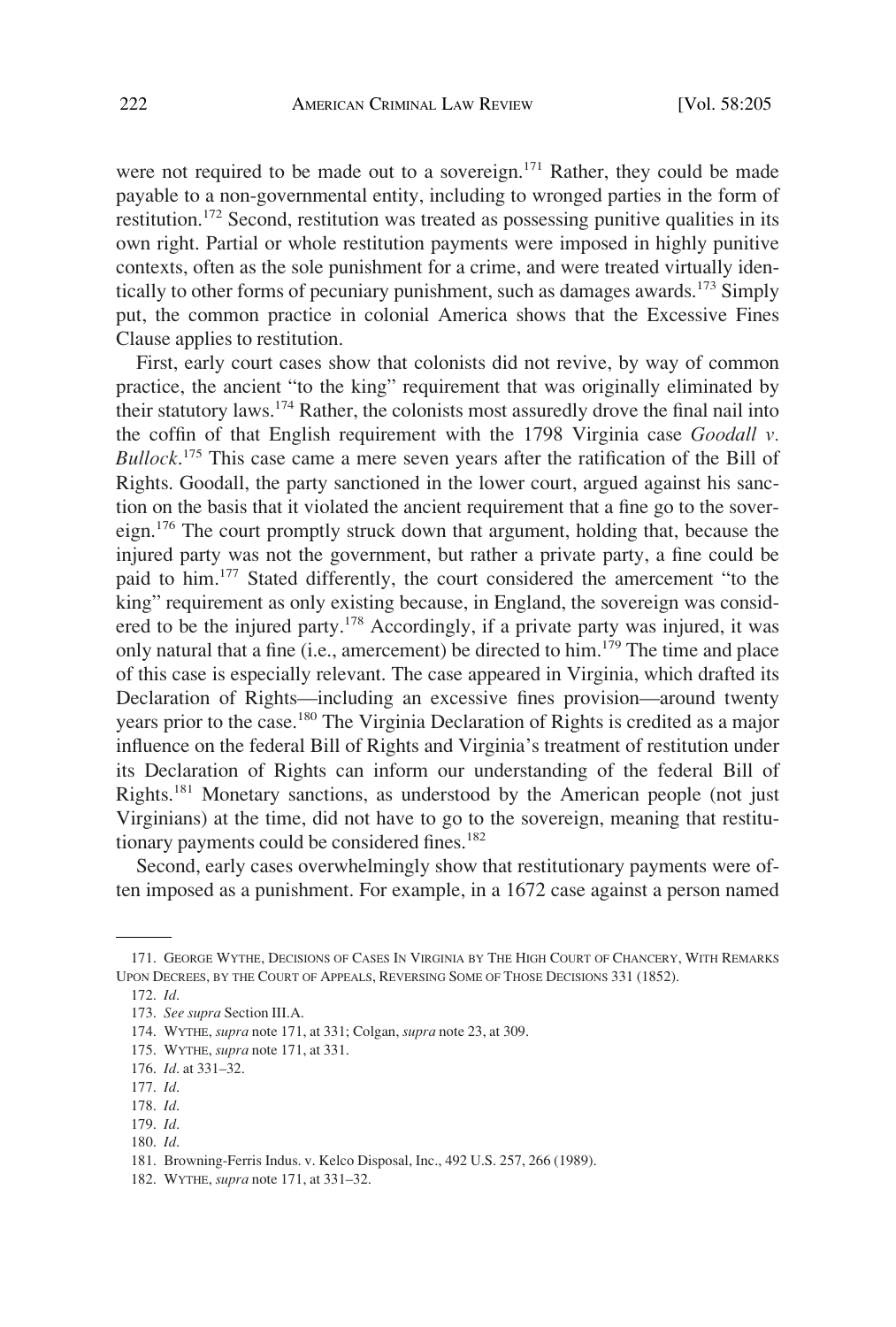Alice Thomas, who was found guilty of "abetting accessary in Burglary," was ordered to "restore to" her victims threefold the value of goods stolen.<sup>183</sup> Regardless of the compensatory element that the imposed payment carried, it is best understood as a punitive fine. First, it was only imposed after Alice was found guilty by a jury, and it was a part of her sentence for her crimes.184 Second, forcing her to pay treble value (i.e., triple the value) of what she stole back to the people she wronged is punitive in nature.<sup>185</sup> Finally, even though the payment had some remedial elements, the court did not single out these elements for special treatment.<sup>186</sup> Rather, both the remedial and punitive elements were combined and imposed in one universal payment meant to punish the wrongdoer, further demonstrating that a payment with remedial elements does not strip it of its inherent punitiveness.<sup>187</sup>

This is not to say that only "mixed-goal" payments—i.e., single payments that served both remedial and punitive goals—were considered to be punitive, to the exclusion of purely remedial payments. Rather, even purely remedial payments were considered inherently punitive, and such payments were often imposed as the sole punishment for a crime.<sup>188</sup> One of the best examples is an early case in the colony of Rhode Island that concerned an "Indian" who stole liquor out of the cellar of a certain William Cadman.<sup>189</sup> The jury found the Indian guilty and the court ordered him to pay exact restitution as his sole punishment.<sup>190</sup> The court then went further and stated that if the thief failed to pay restitution, he would be punished with "fifteene stripes."<sup>191</sup> In other words, the purely remedial payment was considered punitive enough to the point where it was a sufficient punishment for the theft by itself.192 The threat of whipping was made to compel the payment, not to punish for the theft. $193$ 

Further bolstering this conception of restitution as a punitive penalty that is commensurate to a traditional fine is an abstract of court cases in Boston between the years of 1680 and  $1698$ <sup>194</sup>. The abstract reveals that, out of 460 convictions issued in those years, "a remedial sanction was the sole form of punishment" in thirty of

<sup>183. 1</sup> RECORDS OF THE SUFFOLK COUNTY COURT 1671–1680, at 82–83 (1933). Other punishments, including whipping, were also imposed. *Id*.

<sup>184.</sup> *Id*.

<sup>185.</sup> *Id*.

<sup>186.</sup> *Id*.

<sup>187.</sup> *Id*.

<sup>188.</sup> SUFFOLK RECORDS, *supra* note 168, at 107–38; Colgan, *supra* note 23, at 315.

<sup>189.</sup> RECORDS OF THE COURT OF TRIALS OF THE COLONY OF PROVIDENCE PLANTATIONS 1647–1662, 52–53 (1920) [hereinafter R.I. TRIALS]; Colgan, *supra* note 23, at 308–09.

<sup>190.</sup> R.I. TRIALS, *supra* note 189, at 52–53.

<sup>191.</sup> *Id*.

<sup>192.</sup> *Id*. A similar conclusion regarding the inherent punitiveness of pure restitution has been reached elsewhere. *See* Colgan, *supra* note 23, at 315–16 (discussing a case where three criminals convicted for the same crime received different sentences that included restitution in varying amounts).

<sup>193.</sup> R.I. TRIALS, *supra* note 189, at 52–53.

<sup>194.</sup> *See* SUFFOLK RECORDS, *supra* note 168, at 107–38; Colgan, *supra* note 23, at 315.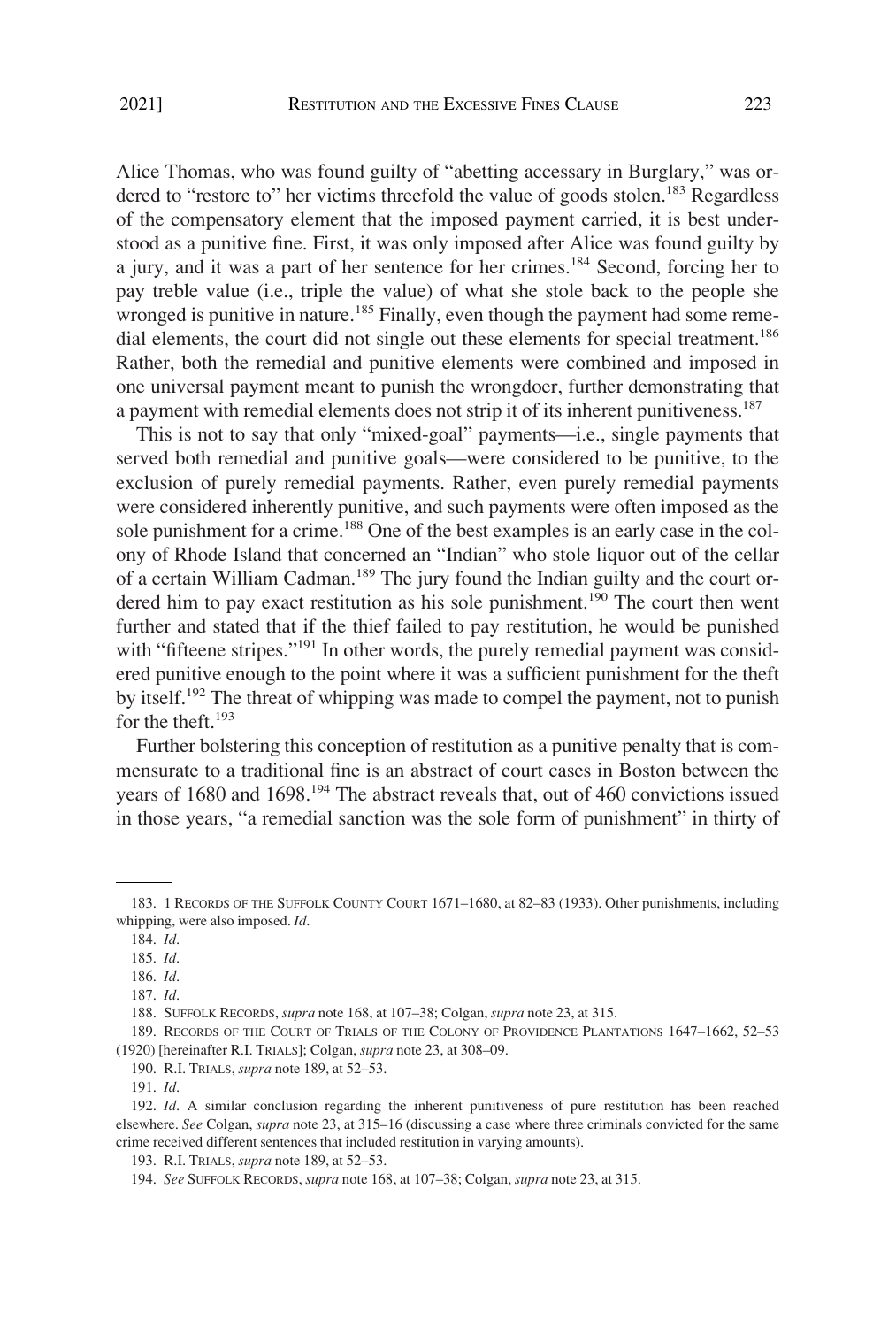<span id="page-19-0"></span>those cases.<sup>195</sup> Thus even purely remedial sanctions were considered inherently punitive to the point that they could serve as the sole punishment for a crime.<sup>196</sup>

The evidence adduced from the common practice of colonial Americans shows that they affirmatively denied the ancient English law that a fine be payable to the sovereign.<sup>197</sup> They also understood restitution, whether it appeared as part of a mixed-goal payment or in its "pure" form, to be inherently punitive.<sup>198</sup> These two points are bolstered by the text of the statutes that the colonies passed.<sup>199</sup> As such, a "fine" in early America included restitutionary payments in whatever form they may have assumed.

#### **CONCLUSION**

Restitution is a substantial and growing part of a modern court's toolbox of remedies.200 In spite of its increasing modern usage, the Supreme Court still has not decided whether restitution payments are governed by the Excessive Fines Clause.<sup>201</sup> However, the Court has strongly indicated that the Excessive Fines Clause is best understood when viewed through a historical lens.<sup>202</sup> This historical lens reveals that, at common law, American courts have considered restitution a "fine" in its own right. History shows that the Excessive Fines Clause finds its roots in English history and the Magna Carta's amercements provision, which had very narrow and strict requirements—that such payments be punitive and be made out to the king.203 These requirements were later incorporated into the definition of a "fine" in the English Bill of Rights.<sup>204</sup> Even though English law influenced the American colonies, the colonies also developed their own separate and unique understanding of a fine.<sup>205</sup> First, early Americans understood fines as being

<sup>195.</sup> Colgan, *supra* note 23, at 315. Although it may be inferred from the abstract that restitution was considered to be less punitive than other forms of punishment, that is not the main thrust here. The key fact is that restitution was considered punitive *at all*. *See* SUFFOLK RECORDS, *supra* note 168, at 107–38 (implying inherent punitiveness of restitution).

<sup>196.</sup> *See* SUFFOLK RECORDS, *supra* note 168, at 107–38; R.I. TRIALS, *supra* note 189, at 52–53; Colgan, *supra*  note 23, at 315–16.

<sup>197.</sup> WYTHE, *supra* note 171, at 331–32.

<sup>198.</sup> *See supra* Section III.A.

<sup>199.</sup> *See supra* Section III.A.

<sup>200.</sup> Bennardo, *supra* note 2, at 21 (citing Lollar, *supra* note 2, at 103–04).

<sup>201.</sup> *Id*.

<sup>202.</sup> *See e.g*., Browning-Ferris Indus. v. Kelco Disposal, Inc., 492 U.S. 257, 264–73 (1989); Austin v. United States, 509 U.S. 602, 611–19 (1992); United States v. Bajakajian, 524 U.S. 321, 335–37 (1998); Timbs v. Indiana, 139 S. Ct. 682, 687–89 (2019).

<sup>203.</sup> *See supra* Part II.

<sup>204.</sup> *See supra* Part II.

<sup>205.</sup> *See supra* Part III.